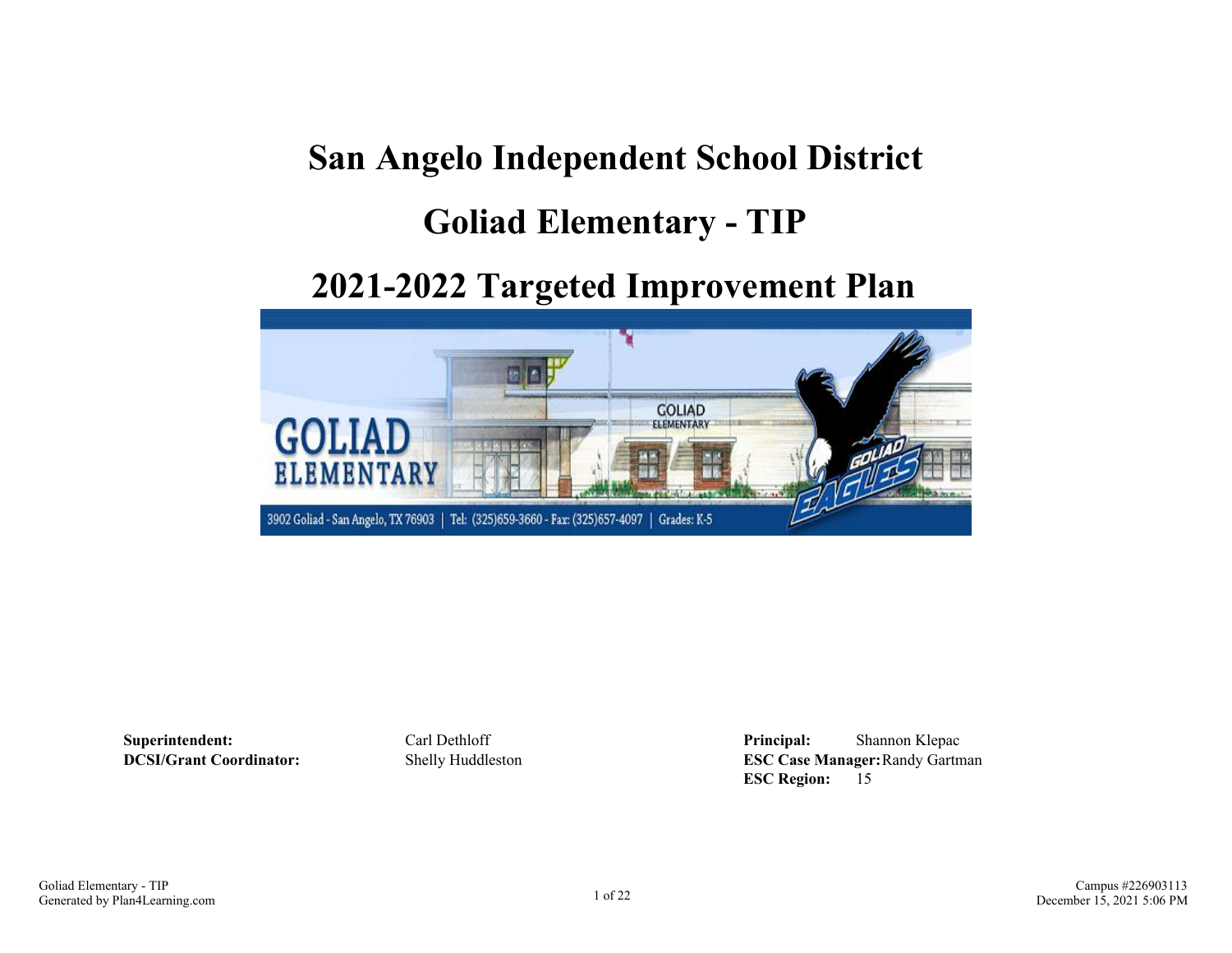### **Assurances**

#### **DCSI/Grant Coordinator**

I, the District Coordinator of School Improvement/Grant Coordinator, attest that I will provide or facilitate the provision of all the necessary district-level commitments and support mechanisms to ensure the successful implementation of the Targeted Improvement Plan for this campus. I understand I am responsible for the implementation of all intervention requirements. If I am the principal supervisor, I understand I am responsible for ensuring the principal carries out the plan elements as indicated herein.

**Signature:** Shelly Huddleston

#### **Principal Supervisor**

I, as supervisor of the principal for this campus, attest that I will coordinate with the DCSI/Grant Coordinator to provide or facilitate the provision of all the necessary district-level commitments and support mechanisms to ensure the principal I supervise can achieve successful implementation of the Targeted Improvement Plan for this campus. I understand I am responsible for ensuring the principal carries out the plan elements as indicated herein.

**Signature:** Shelly Huddleston

#### **Principal**

I, as principal for this campus, attest that I will coordinate with the DCSI/Grant Coordinator (and my supervisor, if they are not the same person) to use the district-provided commitments and support mechanisms to ensure the successful implementation of the Targeted Improvement Plan for this campus. I agree to carry out the plan elements as indicated herein.

**Signature:** Shannon Klepac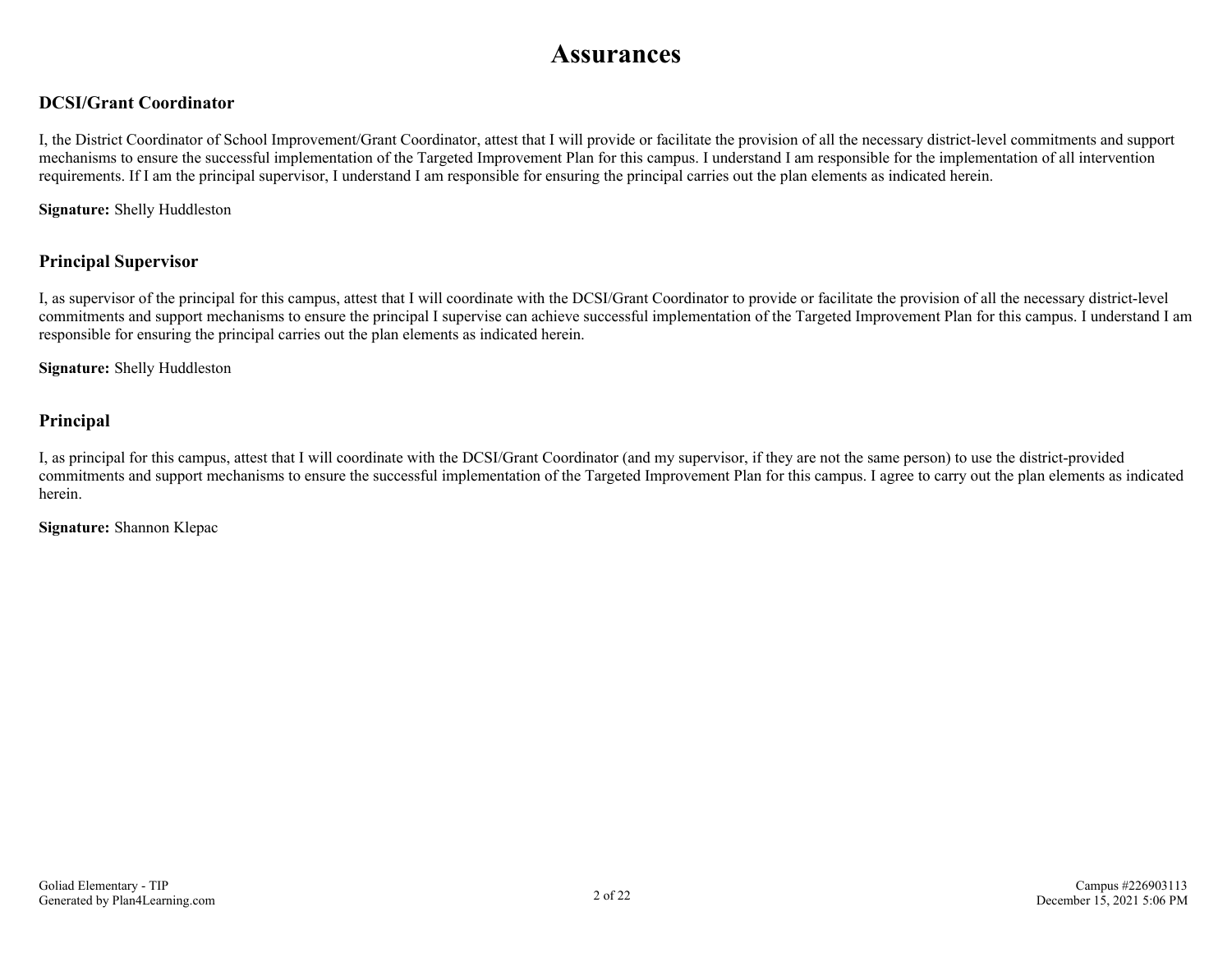## **Data Analysis**

### **Domain 1**

**Domain 1: What accountability goal has your campus set for this year? Be sure to include how you determined the goal for each domain and how these goals will impact your overall Accountability Rating.**

I used the A-F Accountability generator to set goals to move the campus from an F to an overall D rating. This set the goals at:

74% Approaches

20% Meets

10% Masters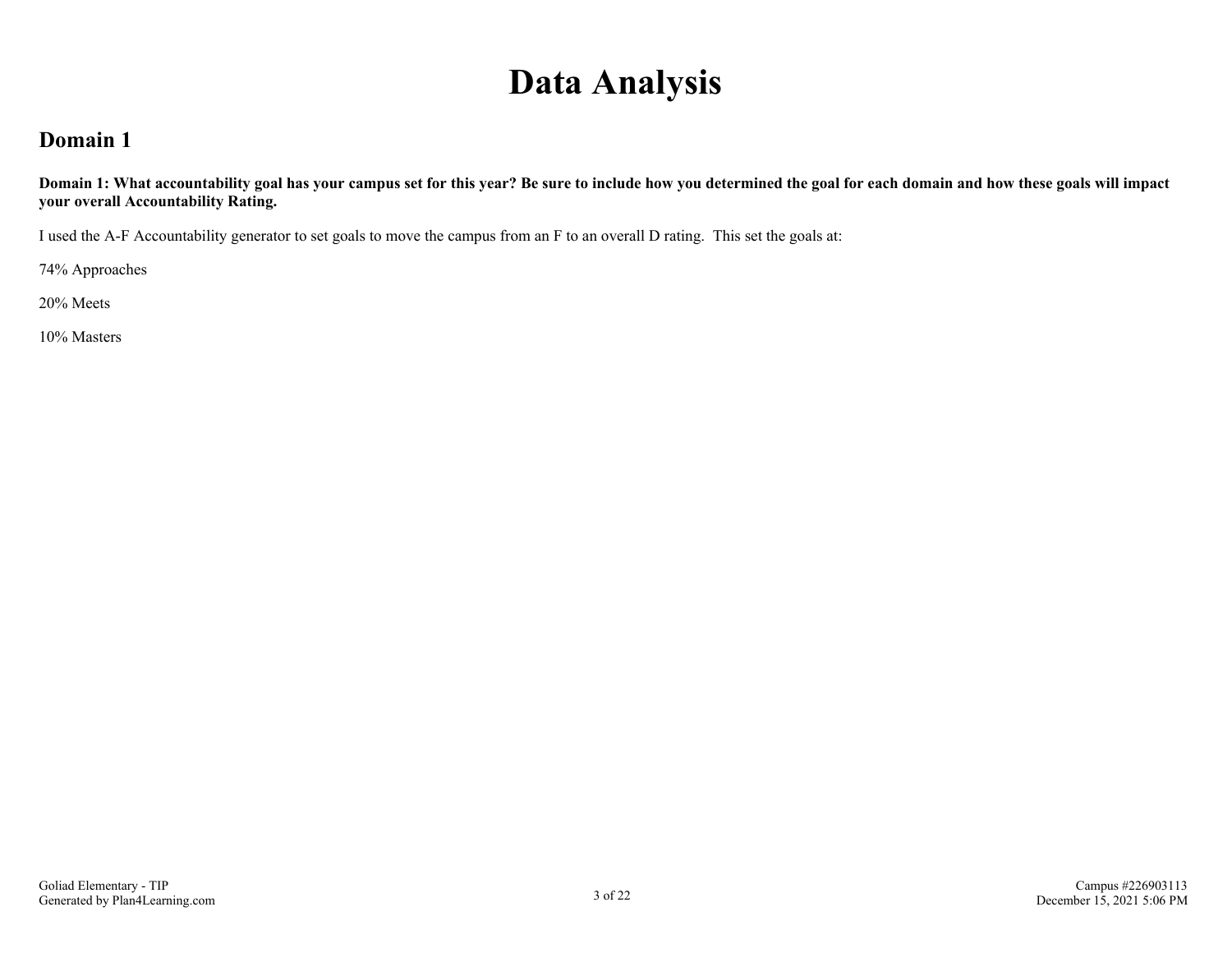### **Domain 2A or 2B**

#### **Domain 2A or 2B: What accountability goal has your campus set for this year? Be sure to include how you determined the goal and how these goals will impact your overall Accountability Rating.**

I used the A-F accountability generator to set goals for 2A that will result in a D in Domain 2A to lead to an overall D rating for the campus.

If we can increase the overall Academic Growth Raw Score to 64% (+1), we will achieve an overall D rating in the School Progress Domain for 2022.

Rationale: If we can increase our goal in Domain 1, we will make progress in Domain 2B by getting more students to Approaches, Meets, and Masters so our Academic Growth Raw Score will increase.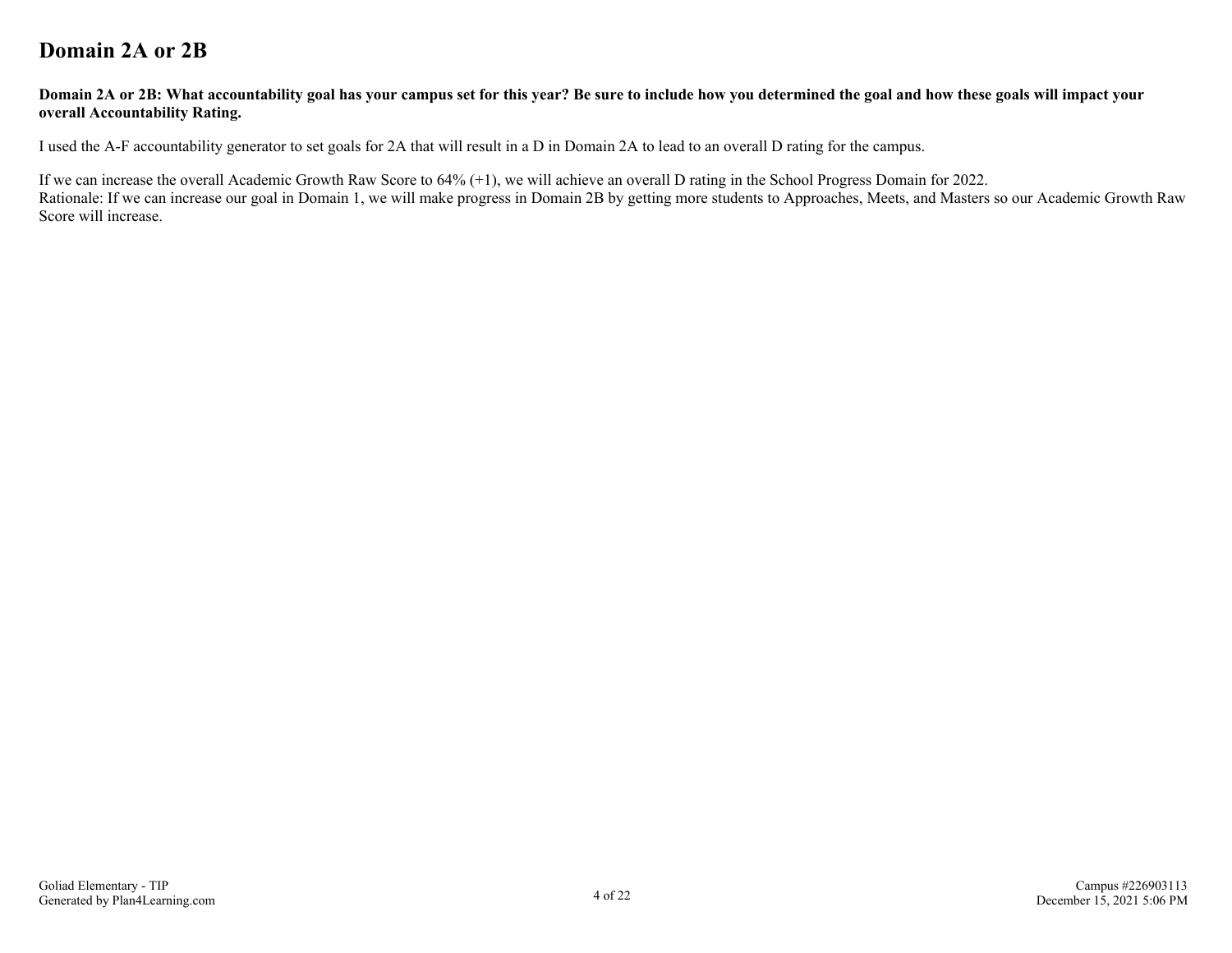### **Domain 3**

**Domain 3: What accountability goal has your campus set for this year? Be sure to include how you determined the goal for each domain and how these goals will impact your overall Accountability Rating.**

I used the A-F generator to determine the number of values to set the goal to get to an overall D rating for the campus. Goliad needs 9 targets out of 38 to reach the goal of a D.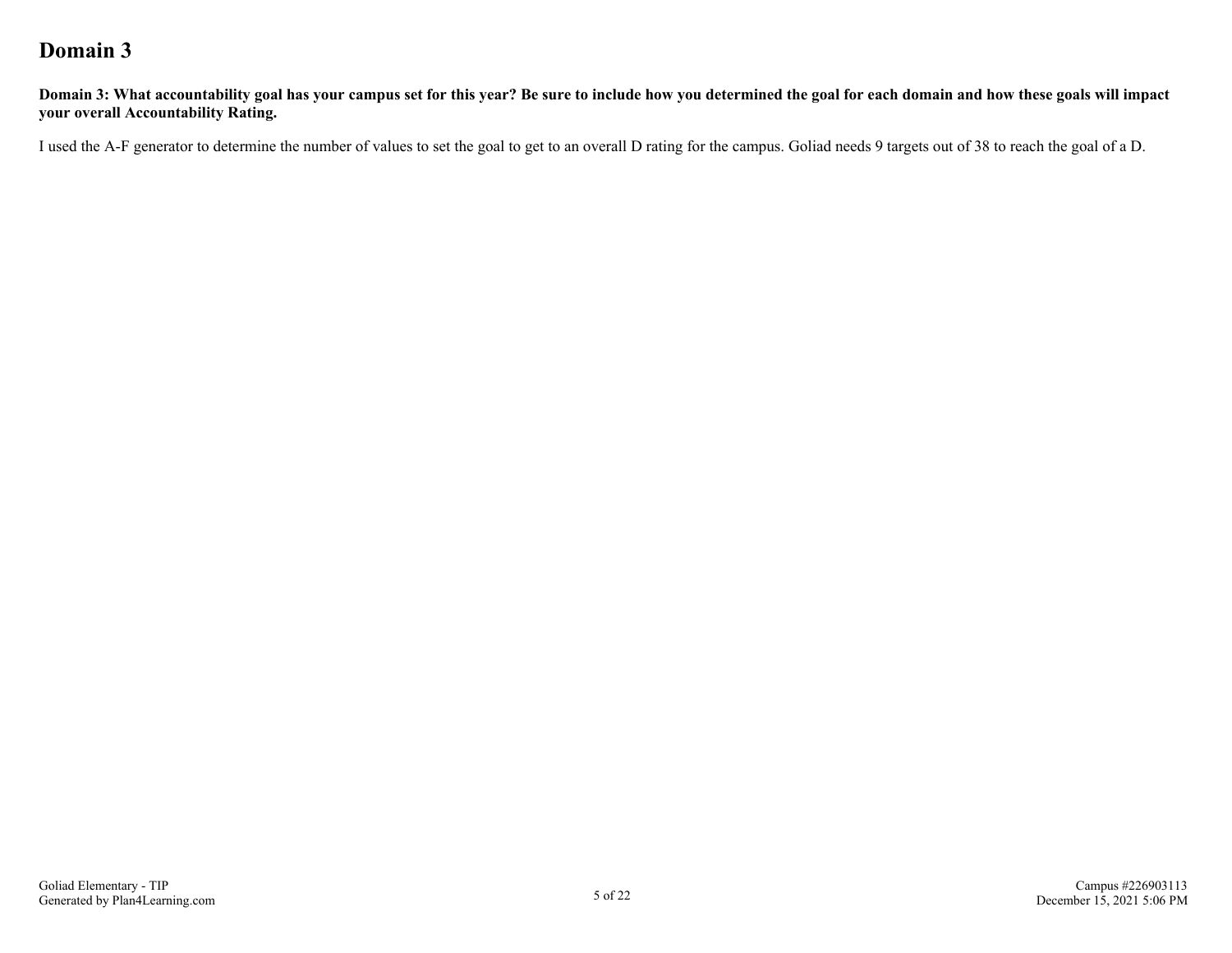### **Subject Areas and Student Groups**

#### **Which subjects are a focus this year when thinking about student performance? Why have you identified these specific subject areas? What is the intended impact on your accountability domain scores?**

Reading will be a focus area due to the lower scores and the overall impact a focus on this subject has on all other subject areas. Science will also be an area to target due to the low scores. An increase in these subjects will be critical to reaching a D rating.

#### **Which student group outcomes are you targeting in these goals? What is the intended impact on your accountability domain scores?**

We are targeting all students in Math and Science to increase our overall scores and reach a D rating.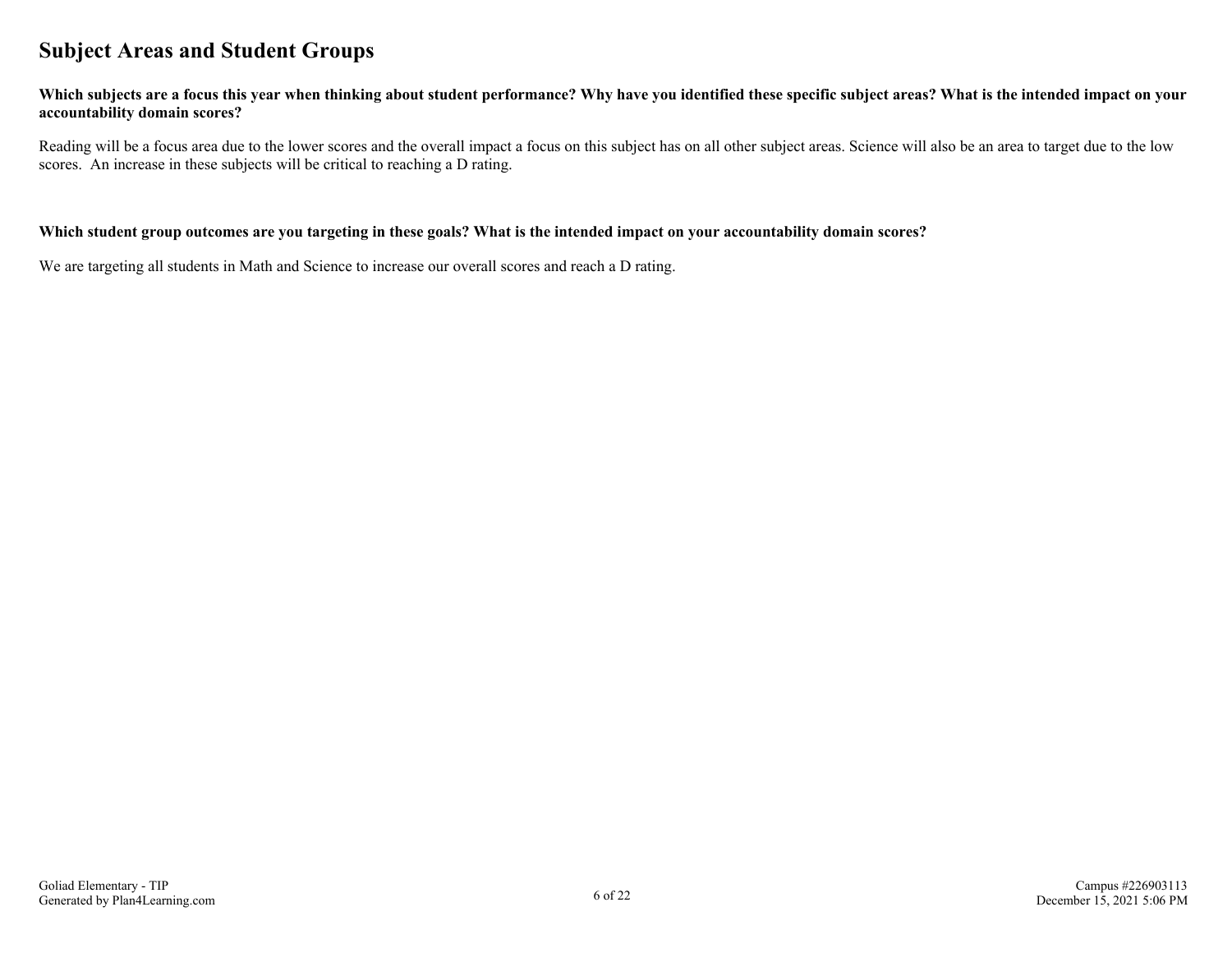## **Essential Actions**

**Essential Action : Develop campus instructional leaders with clear roles and responsibilities. Implementation Level: Partial Implementation** 

**Essential Action : Recruit, select, assign, induct and retain a full staff of highly qualified educators. Implementation Level: Partial Implementation** 

**Essential Action : Compelling and aligned vision, mission, goals, values focused on a safe environment and high expectations. Implementation Level: Partial Implementation** 

**Essential Action : Daily use of high-quality instructional materials aligned to instructional planning calendars and interim and formative assessments. Implementation Level: Partial Implementation** 

**Essential Action : Effective classroom routines and instructional strategies. Implementation Level: Partial Implementation** 

**Essential Action : Data-driven instruction. Implementation Level: Partial Implementation**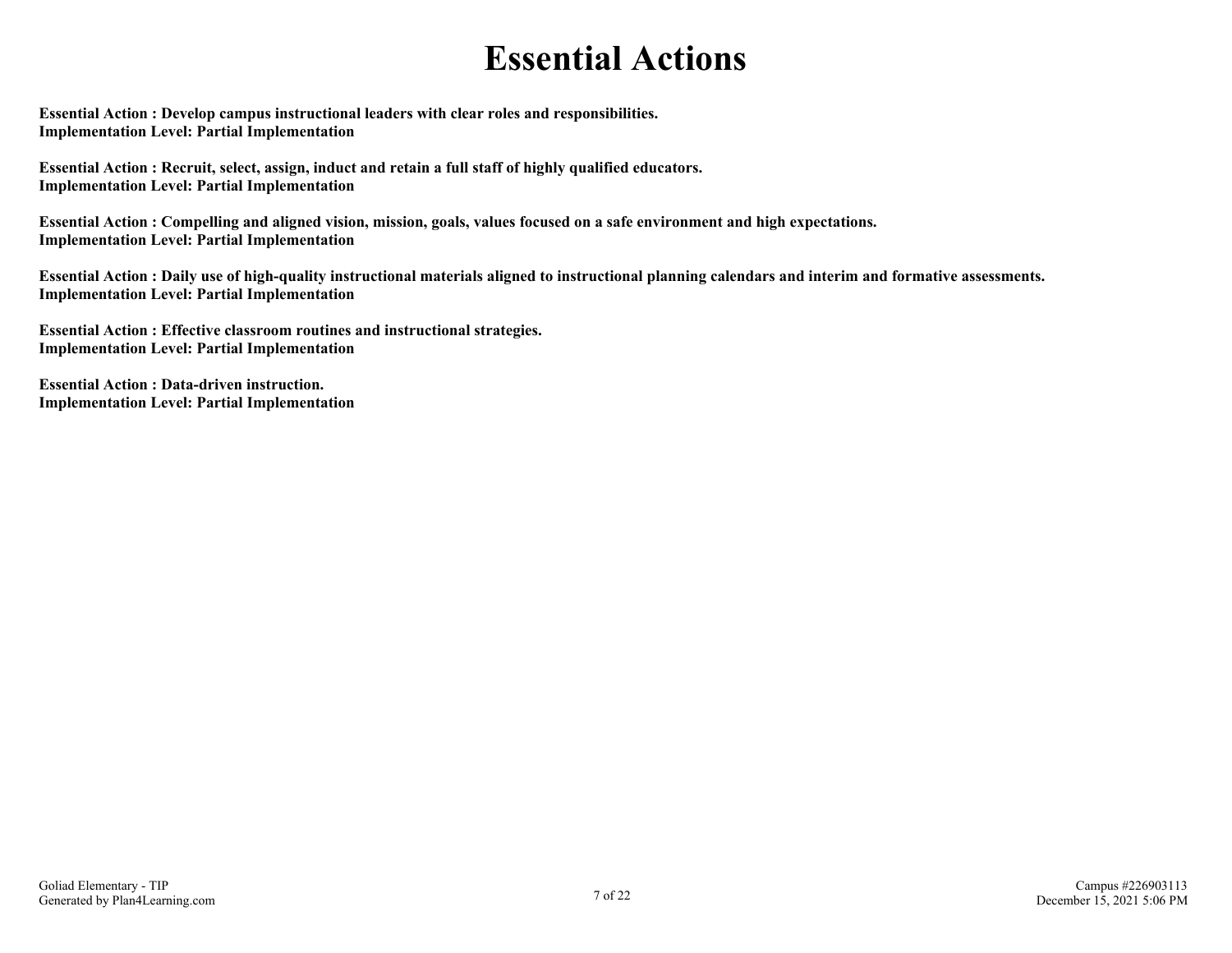# **Cycles**

#### **Cycle 1 - (Sept – Nov)**

**Did you achieve your student performance data goals? Why or why not?:** Yes, we exceeded all of our goals except Science Masters. We need to focus on getting more students to masters in Science.

**1. Essential Action 1.1:** Develop campus instructional leaders with clear roles and responsibilities.

#### **Implementation Level:** Partial Implementation

**Rationale:** We want to create clear roles and responsibilities for the members of the leadership team and provide greater clarity to CLT members on how to lead their gradelevels.

#### **Who will you partner with?:** VIP

**How will you build capacity in this Essential Action?** Regular coaching sessions with Engage2Learn coach and district administration.

**How will you communicate these priorities to your stakeholders? How will you create buy-in?:** The CLT committee will be involved in the process of defining clear roles and responsibilities of those in leadership roles. We will share these roles and responsibilities with staff to gather feedback. The rationale will be shared at Campus Advisory Committee meetings and public meetings as well.

**Desired Annual Outcome:** Members of the CLT will observe classroom instruction, debrief observations with teachers, review lesson plans, and provide teachers with bitesized, actionable feedback, on a weekly basis 90% of the time. The DCSI Supervisor, Engage2Learn Coach, and Director of Campus Academic Success will observe campus operations and classroom instruction, and provide feedback and coaching to the principal and members of the CLT.

**District Commitment Theory of Action:** If San Angelo ISD provides ongoing support and coaching of the campus leaders, then leaders will be able to implement clear, written, transparent roles and responsibilities and core leadership tasks (Including observations, debriefs, and leadership team meetings) that are scheduled on weekly calendars.

**Desired 90-day Outcome:** Members of the CLT will observe classroom instruction, debrief observations with teachers, review lesson plans, and provide teachers with bitesized, actionable feedback, on a weekly basis 60% of the time.

**District Actions:** If San Angelo ISD provides ongoing support and coaching of the campus leaders, then leaders will be able to implement clear, written, transparent roles and responsibilities and core leadership tasks (Including observations, debriefs, and leadership team meetings) that are scheduled on weekly calendars.

#### **Did you achieve your 90 day outcome?:** Yes

**Why or why not?:** Campus leadership roles were clearly defined and the work was calendared for each leader including scheduled time for classroom observations and feedback of classroom instruction and lesson plans.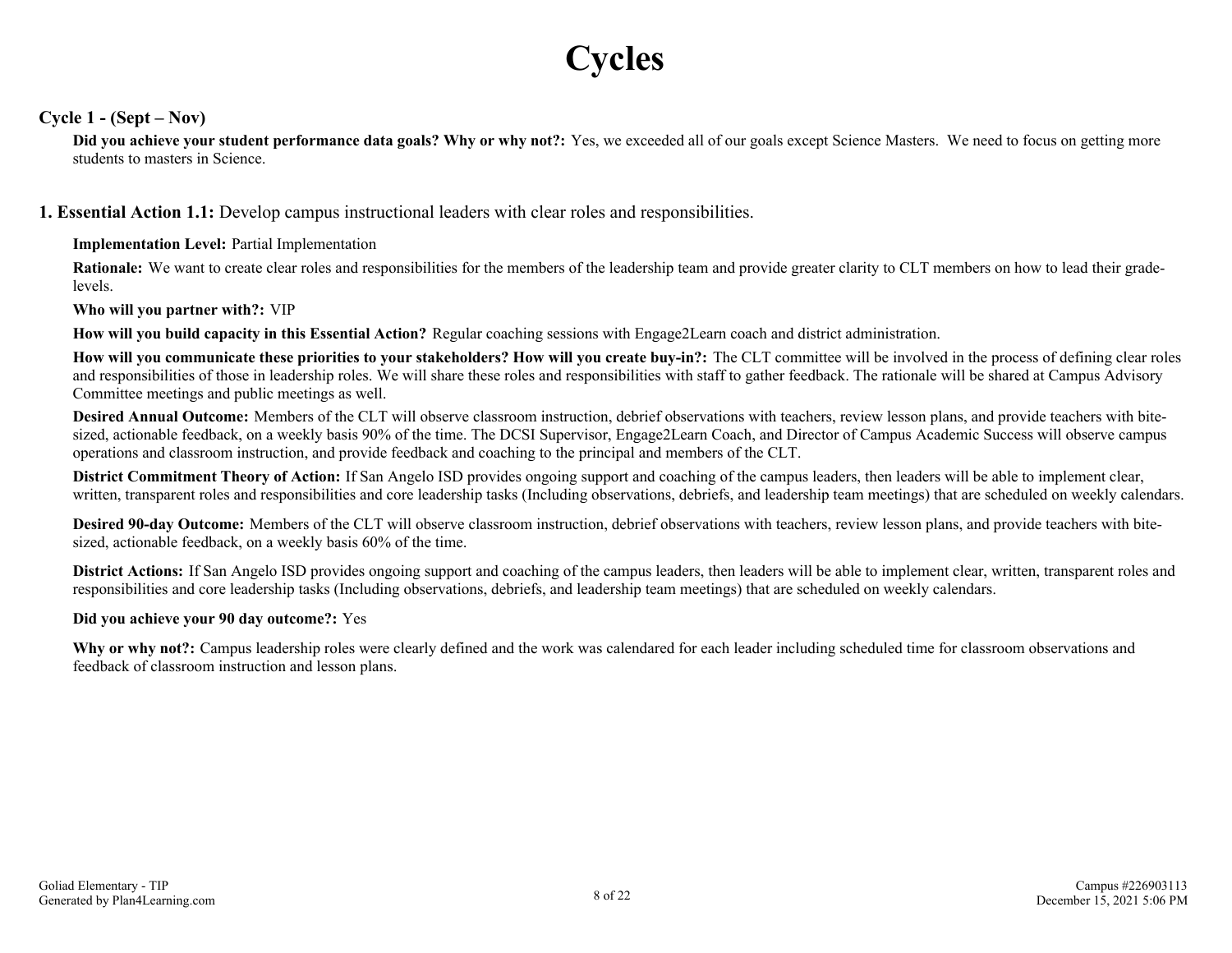| <b>Step 1 Details</b>                                                                                                                                                                                                                                                                                                                                                                                                                                                                                                                                                                                                                                              | <b>Formative Reviews</b>                                                                                                                                                                                                                                                                                                                                 |
|--------------------------------------------------------------------------------------------------------------------------------------------------------------------------------------------------------------------------------------------------------------------------------------------------------------------------------------------------------------------------------------------------------------------------------------------------------------------------------------------------------------------------------------------------------------------------------------------------------------------------------------------------------------------|----------------------------------------------------------------------------------------------------------------------------------------------------------------------------------------------------------------------------------------------------------------------------------------------------------------------------------------------------------|
| Action Step 1: The principal and will define clear roles and responsibilities for the CLT for the school<br>year.<br>Evidence Used to Determine Progress: A Roles and Responsibilities Table<br>Person(s) Responsible: Principal<br>Resources Needed: Individual job responsibilities descriptions<br><b>Addresses an Identified Challenge: No</b><br>Start Date: August 18, 2021 - Frequency: Ongoing - Evidence Collection Date: November<br>30, 2021                                                                                                                                                                                                            | <b>Progress toward Action Steps: Met</b><br>Necessary Adjustments/Next Steps: CLT will continue to implement<br>the Roles and Responsibility Table.                                                                                                                                                                                                      |
| <b>Step 2 Details</b>                                                                                                                                                                                                                                                                                                                                                                                                                                                                                                                                                                                                                                              | <b>Formative Reviews</b>                                                                                                                                                                                                                                                                                                                                 |
| Action Step 2: The principal and CLT will use weekly observation and lesson plan feedback schedules to<br>determine campus needs/focuses for the school year. The principal will coach the leadership team through<br>classroom calibration and lesson plan feedback conversations.<br>Evidence Used to Determine Progress: Observation Schedule, Lesson Plan Feedback<br>Schedule, and CLT Meeting Agendas<br>Person(s) Responsible: Principal & CLT<br>Resources Needed: Observation Notes; Master Schedule<br><b>Addresses an Identified Challenge: Yes</b><br>Start Date: August 23, 2021 - Frequency: Weekly - Evidence Collection Date: November 30,<br>2021 | <b>Progress toward Action Steps: Significant Progress</b><br>Necessary Adjustments/Next Steps: A barrier is not always getting<br>into a classroom when it is scheduled on the calendar. The adjustment<br>we will make is stepping out of the task/situation we are in at the time<br>and allow another CLT to take over so we can do our walkthroughs. |
| <b>Step 3 Details</b>                                                                                                                                                                                                                                                                                                                                                                                                                                                                                                                                                                                                                                              | <b>Formative Reviews</b>                                                                                                                                                                                                                                                                                                                                 |
| Action Step 3: The CLT will participate in leadership coaching from a Vetted Improvement Provider.<br><b>Evidence Used to Determine Progress: Coaching Agendas</b><br>Person(s) Responsible: Principal & CLT, Engage2Learn Coach, Campus Academic Success<br>Coach<br>Resources Needed: Coaching Agendas and E-suite coaching logs<br>Addresses an Identified Challenge: No<br>Start Date: August 18, 2021 - Frequency: Ongoing - Evidence Collection Date: November<br>30, 2021<br>Funding Sources: Coaching for CLT members - 6200-Professional and contracted services                                                                                          | <b>Progress toward Action Steps: Met</b><br>Necessary Adjustments/Next Steps: No adjustments at this time.                                                                                                                                                                                                                                               |

**What challenges do you think you'll encounter in achieving desired campus or student outcomes for this cycle?:** Building CLT skill in observation/debrief cycle and lesson plan review.

**What specific action steps address these challenges?:** Action step 2 will address this challenge.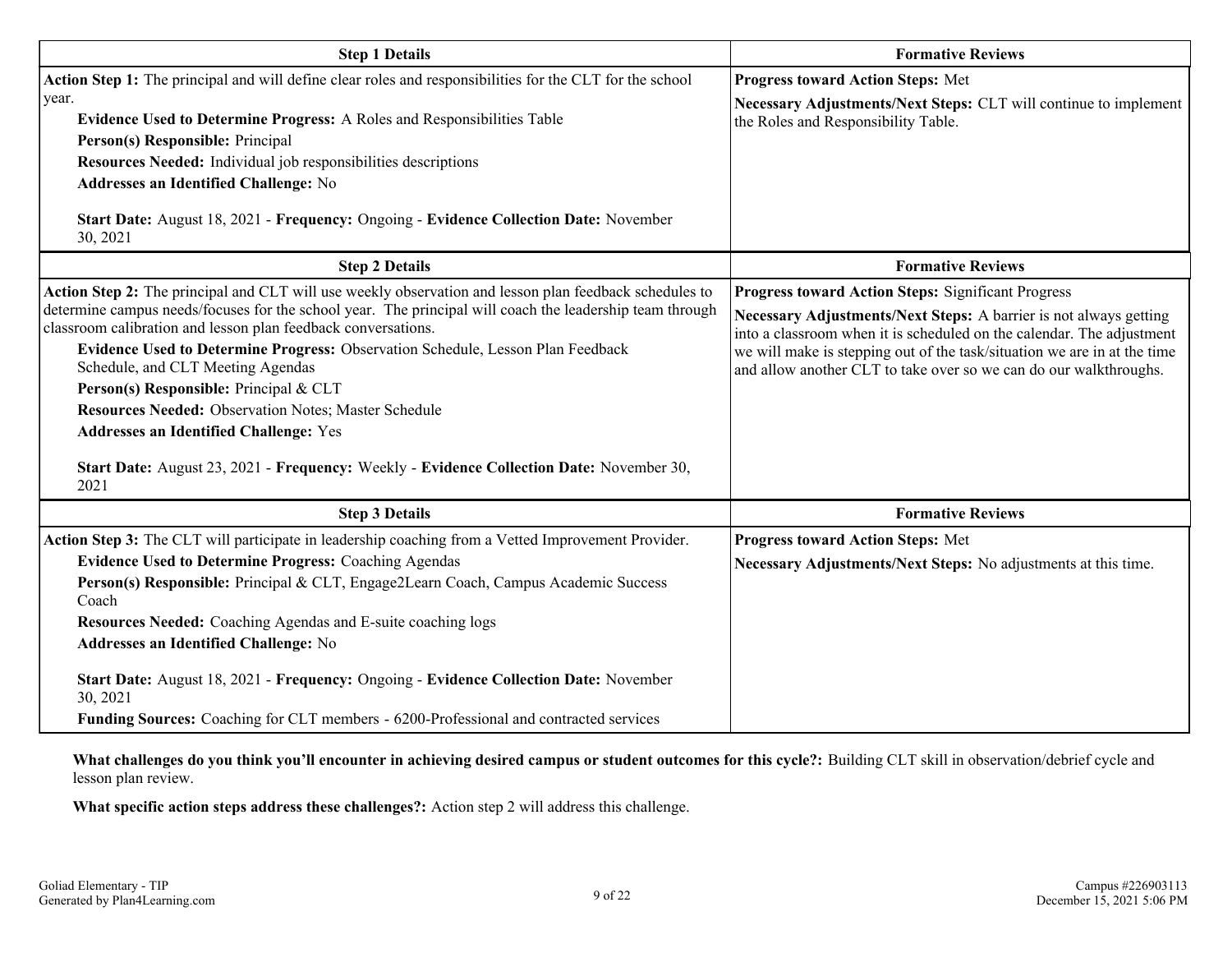#### **Cycle 1 - (Sept – Nov)**

#### **2. Essential Action 5.3:** Data-driven instruction.

#### **Implementation Level:** Partial Implementation

**Rationale:** Teachers will have the time before every 9 weeks to map out their quarter. During PLCs, teachers will start with building the assessment and teacher exemplar to drive their instruction. Then teachers will analyze the assessment data to adjust instruction.

#### **Who will you partner with?:** VIP

**How will you build capacity in this Essential Action?** Calendared weekly PLCs to support the lesson planning cycle. These PLCs will focus on unpacking standards and evaluating student products.

**How will you communicate these priorities to your stakeholders? How will you create buy-in?:** School Improvement updates, PLC overview & schedules, essential action, and rationale will be shared at Campus Advisory Council meetings, and this plan will be posted on the district website. Teacher teams will have protected PLC time built into the master schedule using a system that provides continuity around disaggregation and lessons using this data. Teachers will have input into creating the system to track student data.

**Desired Annual Outcome:** To become a data-driven culture that makes informed decisions for all students based on multiple data points. Teachers will use formative assessments during PLCs through the lesson planning cycle to identify gaps, plan the reteach, and follow through with instructional plans. 90% of teachers will be able to track student data and collaborate during PLCs to determine effective Tier 2 and Tier 3 instruction and track progress.

**District Commitment Theory of Action:** If San Angelo ISD will provide access to high-quality aligned district curriculum focusing on high priority learning standards and the district will support the structure for PLCs in order to create assessments, analyze data, and plan reteach to mastery, then the campus will have the tools they need to determine the root causes as to why students may not have learned a concept, and collaboratively plan effective reteach to meet the needs of all learners.

**Desired 90-day Outcome:** To have 3 data points in order to compare during the lesson plan cycle data digs including MAP, NSGRA, and formative assessments. Teachers will know the data on their students and plan instruction to meet the needs of all students 60% of the time.

**District Actions:** If San Angelo ISD will provide access to a high-quality aligned district curriculum focusing on high priority learning standards and the district will support the structure for PLCs to create assessments, analyze data, and plan reteach to mastery, then the campus will have the tools they need to determine the root causes as to why students may not have learned a concept, and collaboratively plan effective reteach to meet the needs of all learners.

#### **Did you achieve your 90 day outcome?:** Yes

Why or why not?: Students were given at least 3 formative assessments. Teachers analyzed the data from all three assessments and used the data to plan instruction to meet the needs of their students based on the data.

| <b>Step 1 Details</b>                                                                                                                                                                                                                                                                                     | <b>Formative Reviews</b>                                                                                                                                      |  |  |  |  |
|-----------------------------------------------------------------------------------------------------------------------------------------------------------------------------------------------------------------------------------------------------------------------------------------------------------|---------------------------------------------------------------------------------------------------------------------------------------------------------------|--|--|--|--|
| Action Step 1: The Principal and CLT will implement a protected time for grade-level PLC Meetings<br>outside of teacher conference time.<br>Evidence Used to Determine Progress: Master Schedule, PLC Agendas<br>Person(s) Responsible: Principal and CLT<br><b>Resources Needed: PLC Agenda Template</b> | <b>Progress toward Action Steps: Met</b><br>Necessary Adjustments/Next Steps: The next step is to continue to<br>facilitate intentional planning during PLCs. |  |  |  |  |
| <b>Addresses an Identified Challenge: No</b><br>Start Date: September 1, 2021 - Frequency: Weekly - Evidence Collection Date: November<br>30, 2021                                                                                                                                                        |                                                                                                                                                               |  |  |  |  |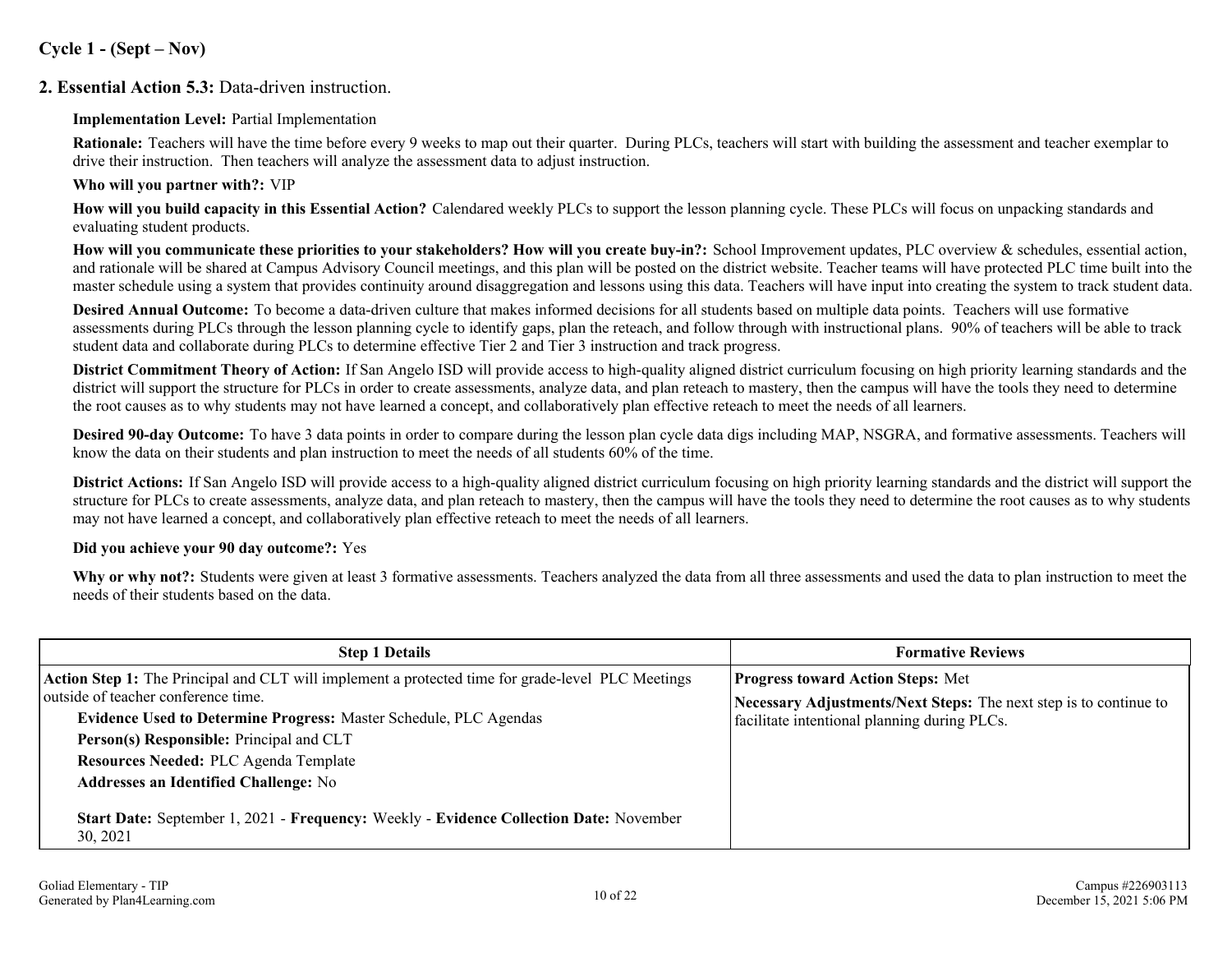| Progress toward Action Steps: Significant Progress<br>Necessary Adjustments/Next Steps: The next step is to continue<br>facilitating PLCs using the PLC Agenda that focuses on a corrective<br>instruction action planning process.   |  |  |  |  |
|---------------------------------------------------------------------------------------------------------------------------------------------------------------------------------------------------------------------------------------|--|--|--|--|
| <b>Formative Reviews</b>                                                                                                                                                                                                              |  |  |  |  |
| Progress toward Action Steps: Significant Progress<br>Necessary Adjustments/Next Steps: The next step is supporting<br>teachers through this process again during our next District Design<br>Day and during weekly grade-level PLCs. |  |  |  |  |
|                                                                                                                                                                                                                                       |  |  |  |  |

**What challenges do you think you'll encounter in achieving desired campus or student outcomes for this cycle?:** Ensuring all teachers actually change their instruction to meet the needs of all students based on weekly formative assessment data, and come to meetings with their analyzed data so they know the learning needs of their students.

**What specific action steps address these challenges?:** Action step two will support the challenge.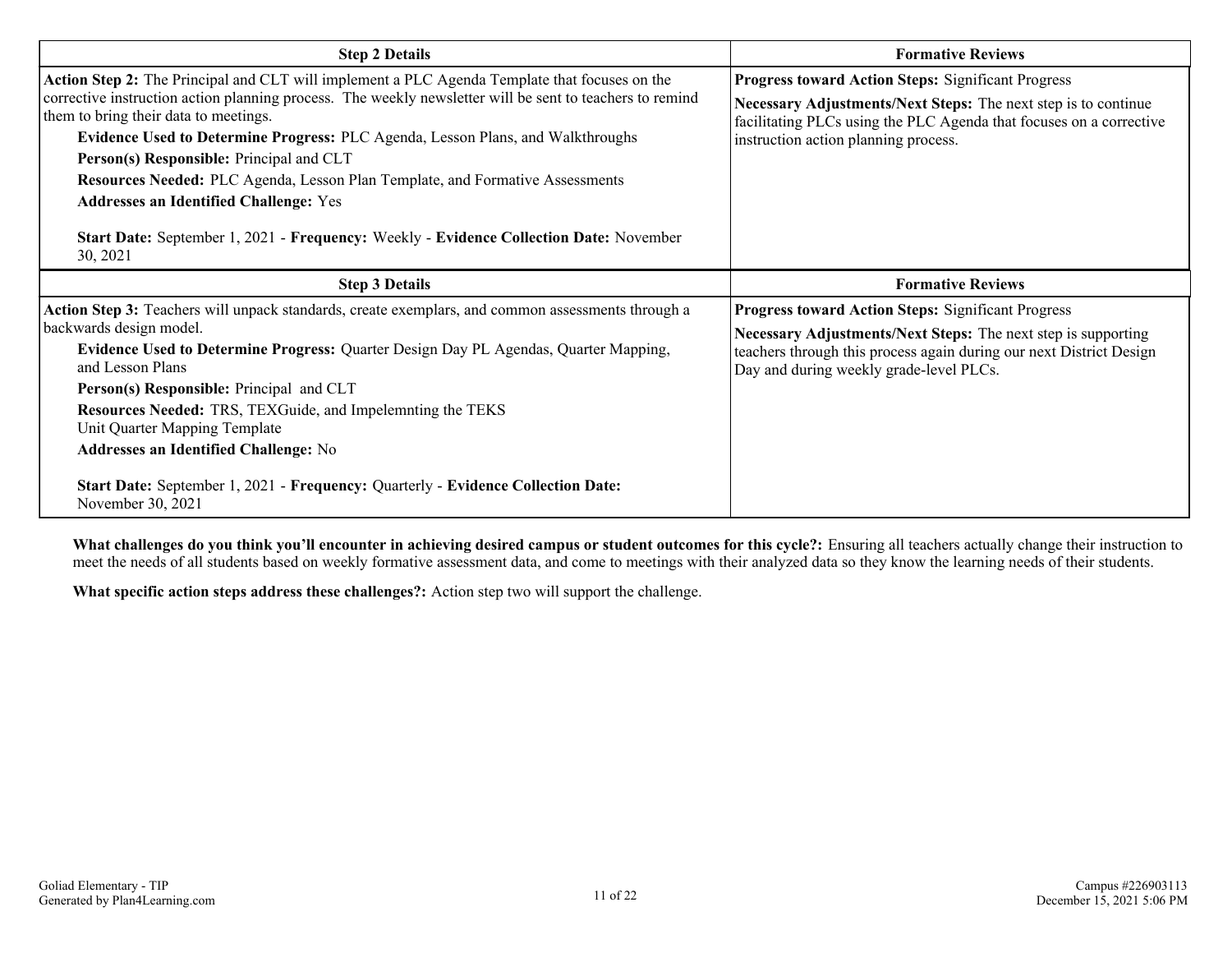#### **Cycle 2 - (Dec – Feb)**

#### **Did you achieve your student performance data goals? Why or why not?:** None

**1. Essential Action 1.1:** Develop campus instructional leaders with clear roles and responsibilities.

**Implementation Level:** Partial Implementation

**Rationale:** We want to create clear roles and responsibilities for the members of the leadership team and provide greater clarity to CLT members on how to lead their gradelevels.

**Who will you partner with?:** VIP

**How will you build capacity in this Essential Action?** Regular coaching sessions with Engage2Learn coach and district administration.

**How will you communicate these priorities to your stakeholders? How will you create buy-in?:** The CLT committee will be involved in the process of defining clear roles and responsibilities of those in leadership roles. We will share these roles and responsibilities with staff to gather feedback. The rationale will be shared at Campus Advisory Committee meetings and public meetings as well.

**Desired Annual Outcome:** Members of the CLT will observe classroom instruction, debrief observations with teachers, review lesson plans, and provide teachers with bitesized, actionable feedback, on a weekly basis 90% of the time. The DCSI Supervisor, Engage2Learn Coach, and Director of Campus Academic Success will observe campus operations and classroom instruction, and provide feedback and coaching to the principal and members of the CLT.

**District Commitment Theory of Action:** If San Angelo ISD provides ongoing support and coaching of the campus leaders, then leaders will be able to implement clear, written, transparent roles and responsibilities and core leadership tasks (Including observations, debriefs, and leadership team meetings) that are scheduled on weekly calendars.

**Desired 90-day Outcome:** Members of the CLT will observe classroom instruction, debrief observations with teachers, review lesson plans, and provide teachers with bitesized, actionable feedback, on a weekly basis 75% of the time. The DCSI Supervisor, Engage 2 Learn Coach, and Director of Campus Academic Success will observe campus operations and classroom instruction, and provide feedback and coaching to the principal and members of the CLT.

**District Actions:** Engage 2learn coaching and district administrator coaching

**Did you achieve your 90 day outcome?:** None

**Why or why not?:** None

| <b>Step 1 Details</b>                                                                                     | <b>Formative Reviews</b>                 |  |  |  |  |
|-----------------------------------------------------------------------------------------------------------|------------------------------------------|--|--|--|--|
| Action Step 1: The principal and will carry out the roles and responsibilities for the CLT for the school | <b>Progress toward Action Steps:</b>     |  |  |  |  |
| vear.<br><b>Evidence Used to Determine Progress: A Roles and Responsibilities Table</b>                   | <b>Necessary Adjustments/Next Steps:</b> |  |  |  |  |
| Person(s) Responsible: Principal                                                                          |                                          |  |  |  |  |
| Resources Needed: Individual job responsibilities descriptions from the district                          |                                          |  |  |  |  |
| <b>Addresses an Identified Challenge: No</b>                                                              |                                          |  |  |  |  |
| Start Date: December 1, 2021 - Frequency: Ongoing - Evidence Collection Date: February<br>25, 2022        |                                          |  |  |  |  |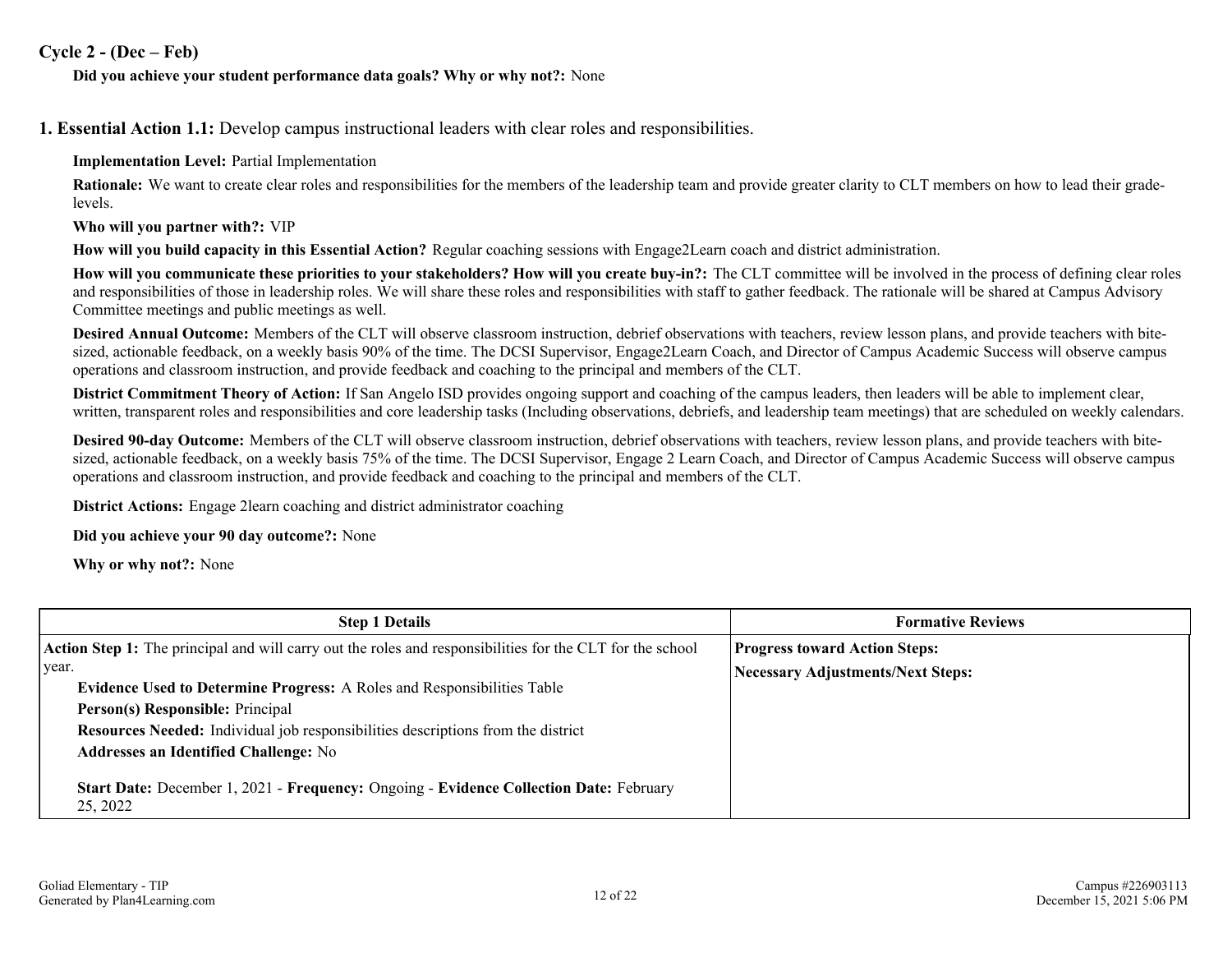| <b>Step 2 Details</b>                                                                                                                                                                                                                                                                                                                                                                                                                                                                                                                                                                                                                                         | <b>Formative Reviews</b>                                                         |
|---------------------------------------------------------------------------------------------------------------------------------------------------------------------------------------------------------------------------------------------------------------------------------------------------------------------------------------------------------------------------------------------------------------------------------------------------------------------------------------------------------------------------------------------------------------------------------------------------------------------------------------------------------------|----------------------------------------------------------------------------------|
| Action Step 2: The principal and CLT will use weekly observation and lesson plan feedback schedules to<br>determine campus needs/focuses for the school year. If CLT is caught up in another task during their<br>calendared observation time, another member of the CLT will step in to take over the task so the leader can<br>conduct their observations or feedback scheduled.<br>Evidence Used to Determine Progress: Observation Schedule, Lesson Plan Feedback<br>Schedule, and CLT Meeting Agendas<br>Person(s) Responsible: Principal & CLT<br>Resources Needed: Observation Notes; Master Schedule<br><b>Addresses an Identified Challenge: Yes</b> | <b>Progress toward Action Steps:</b><br><b>Necessary Adjustments/Next Steps:</b> |
| Start Date: December 1, 2021 - Frequency: Weekly - Evidence Collection Date: February 25,<br>2022                                                                                                                                                                                                                                                                                                                                                                                                                                                                                                                                                             |                                                                                  |
| <b>Step 3 Details</b>                                                                                                                                                                                                                                                                                                                                                                                                                                                                                                                                                                                                                                         | <b>Formative Reviews</b>                                                         |
| Action Step 3: The principal and CLT will use weekly observation and lesson plan feedback to determine<br>campus needs/focuses for the school year. The principal will coach the leadership team through classroom<br>calibration and lesson plan feedback conversations.<br>Evidence Used to Determine Progress: Observation Schedule, Lesson Plan Feedback<br>Schedule, and CLT Meeting Agendas<br>Person(s) Responsible: Principal & CLT<br>Resources Needed: Observation Notes; Master Schedule<br><b>Addresses an Identified Challenge: No</b><br>Start Date: December 1, 2021 - Frequency: Weekly - Evidence Collection Date: February 25,<br>2022      | <b>Progress toward Action Steps:</b><br><b>Necessary Adjustments/Next Steps:</b> |
| <b>Step 4 Details</b>                                                                                                                                                                                                                                                                                                                                                                                                                                                                                                                                                                                                                                         | <b>Formative Reviews</b>                                                         |
| Action Step 4: The CLT will participate in leadership coaching from a Vetted Improvement Provider.<br><b>Evidence Used to Determine Progress: Coaching Agendas</b><br>Person(s) Responsible: Principal & CLT, Engage2Learn Coach, Campus Academic Success<br>Coach<br>Resources Needed: Coaching Agendas and E-suite coaching logs<br><b>Addresses an Identified Challenge: No</b><br>Start Date: December 1, 2021 - Frequency: Ongoing - Evidence Collection Date: February<br>25, 2022<br>Funding Sources: Coaching for CLT members - 6200-Professional and contracted services                                                                             | <b>Progress toward Action Steps:</b><br><b>Necessary Adjustments/Next Steps:</b> |

**What challenges do you think you'll encounter in achieving desired campus or student outcomes for this cycle?:** A barrier is not always getting into a classroom when it is scheduled on the calendar.

**What specific action steps address these challenges?:** Action Step 2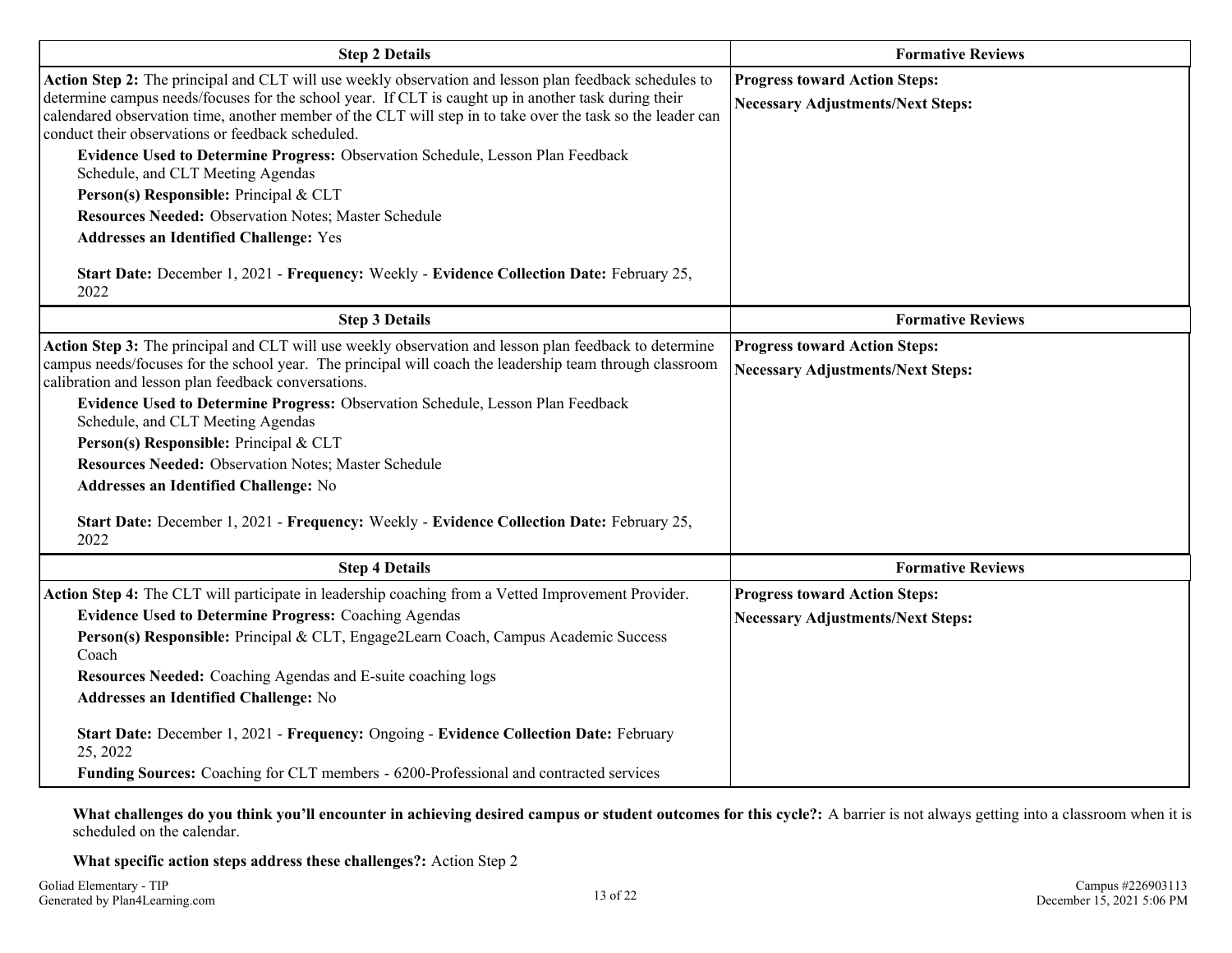#### **Cycle 2 - (Dec – Feb)**

#### **2. Essential Action 5.3:** Data-driven instruction.

#### **Implementation Level:** Partial Implementation

**Rationale:** Teachers will have the time before every 9 weeks to map out their quarter. During PLCs, teachers will start with building the assessment and teacher exemplar to drive their instruction. Then teachers will analyze the assessment data to adjust instruction.

#### **Who will you partner with?:** VIP

**How will you build capacity in this Essential Action?** Calendared weekly PLCs to support the lesson planning cycle. These PLCs will focus on unpacking standards and evaluating student products.

**How will you communicate these priorities to your stakeholders? How will you create buy-in?:** School Improvement updates, PLC overview & schedules, essential action, and rationale will be shared at Campus Advisory Council meetings, and this plan will be posted on the district website. Teacher teams will have protected PLC time built into the master schedule using a system that provides continuity around disaggregation and lessons using this data. Teachers will have input into creating the system to track student data.

**Desired Annual Outcome:** To become a data-driven culture that makes informed decisions for all students based on multiple data points. Teachers will use formative assessments during PLCs through the lesson planning cycle to identify gaps, plan the reteach, and follow through with instructional plans. 90% of teachers will be able to track student data and collaborate during PLCs to determine effective Tier 2 and Tier 3 instruction and track progress.

**District Commitment Theory of Action:** If San Angelo ISD will provide access to high-quality aligned district curriculum focusing on high priority learning standards and the district will support the structure for PLCs in order to create assessments, analyze data, and plan reteach to mastery, then the campus will have the tools they need to determine the root causes as to why students may not have learned a concept, and collaboratively plan effective reteach to meet the needs of all learners.

**Desired 90-day Outcome:** Teachers will know the data on their students and plan instruction to meet the needs of all students 75% of the time.

**District Actions:** The district will provide support for the structure of PLCs and any resources needed.

#### **Did you achieve your 90 day outcome?:** None

**Why or why not?:** None

| <b>Step 1 Details</b>                                                                                           | <b>Formative Reviews</b>                 |  |  |  |  |
|-----------------------------------------------------------------------------------------------------------------|------------------------------------------|--|--|--|--|
| Action Step 1: Teachers will unpack standards, create exemplars, and common assessments through a               | <b>Progress toward Action Steps:</b>     |  |  |  |  |
| backwards design model.                                                                                         | <b>Necessary Adjustments/Next Steps:</b> |  |  |  |  |
| <b>Evidence Used to Determine Progress:</b> Quarter Design Day PL Agendas, Quarter Mapping,<br>and Lesson Plans |                                          |  |  |  |  |
| Person(s) Responsible: Principal and CLT                                                                        |                                          |  |  |  |  |
| <b>Resources Needed: TRS, TEXGuide, and Impelemnting the TEKS</b>                                               |                                          |  |  |  |  |
| Unit Quarter Mapping Template                                                                                   |                                          |  |  |  |  |
| <b>Addresses an Identified Challenge: Yes</b>                                                                   |                                          |  |  |  |  |
| Start Date: December 1, 2021 - Frequency: Quarterly - Evidence Collection Date: February<br>25, 2022            |                                          |  |  |  |  |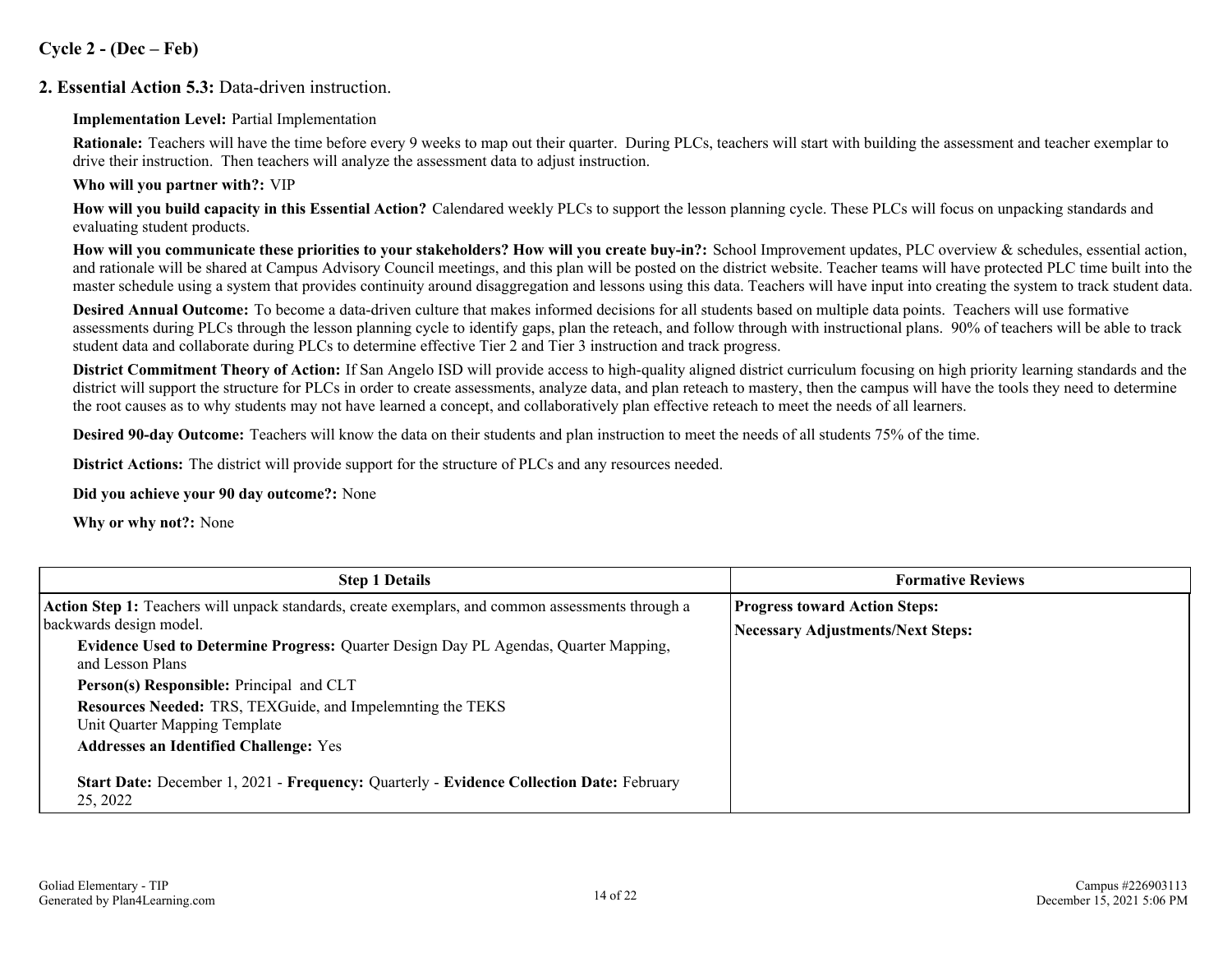| <b>Step 2 Details</b>                                                                                                                                                                                                                                                                                                                                                                                                                                                                                                      | <b>Formative Reviews</b>                                                         |  |  |  |
|----------------------------------------------------------------------------------------------------------------------------------------------------------------------------------------------------------------------------------------------------------------------------------------------------------------------------------------------------------------------------------------------------------------------------------------------------------------------------------------------------------------------------|----------------------------------------------------------------------------------|--|--|--|
| Action Step 2: The Principal and CLT will use the PLC Agenda Template that focuses on the corrective<br>instruction action planning process.<br><b>Evidence Used to Determine Progress: PLC Agenda, Lesson Plans, and Walkthroughs</b><br>Person(s) Responsible: Principal and CLT<br>Resources Needed: PLC Agenda, Lesson Plan Template, and Formative Assessments<br><b>Addresses an Identified Challenge: None</b><br>Start Date: December 1, 2021 - Frequency: Weekly - Evidence Collection Date: February 25,<br>2022 | <b>Progress toward Action Steps:</b><br><b>Necessary Adjustments/Next Steps:</b> |  |  |  |
| <b>Step 3 Details</b>                                                                                                                                                                                                                                                                                                                                                                                                                                                                                                      | <b>Formative Reviews</b>                                                         |  |  |  |
| <b>Action Step 3:</b> The Principal and CLT will implement a protected time for grade-level PLC Meetings<br>outside of teacher conference time. Teachers will plan instruction based on data to meet the needs of all<br>students.<br>Evidence Used to Determine Progress: Master Schedule, PLC Agendas<br>Person(s) Responsible: Principal and CLT<br><b>Resources Needed: PLC Agenda Template</b><br><b>Addresses an Identified Challenge: Yes</b>                                                                       | <b>Progress toward Action Steps:</b><br><b>Necessary Adjustments/Next Steps:</b> |  |  |  |
| Start Date: December 1, 2021 - Frequency: Weekly - Evidence Collection Date: February 25,<br>2022                                                                                                                                                                                                                                                                                                                                                                                                                          |                                                                                  |  |  |  |

**What challenges do you think you'll encounter in achieving desired campus or student outcomes for this cycle?:** Teachers not getting their planning done.

**What specific action steps address these challenges?:** Action Step 3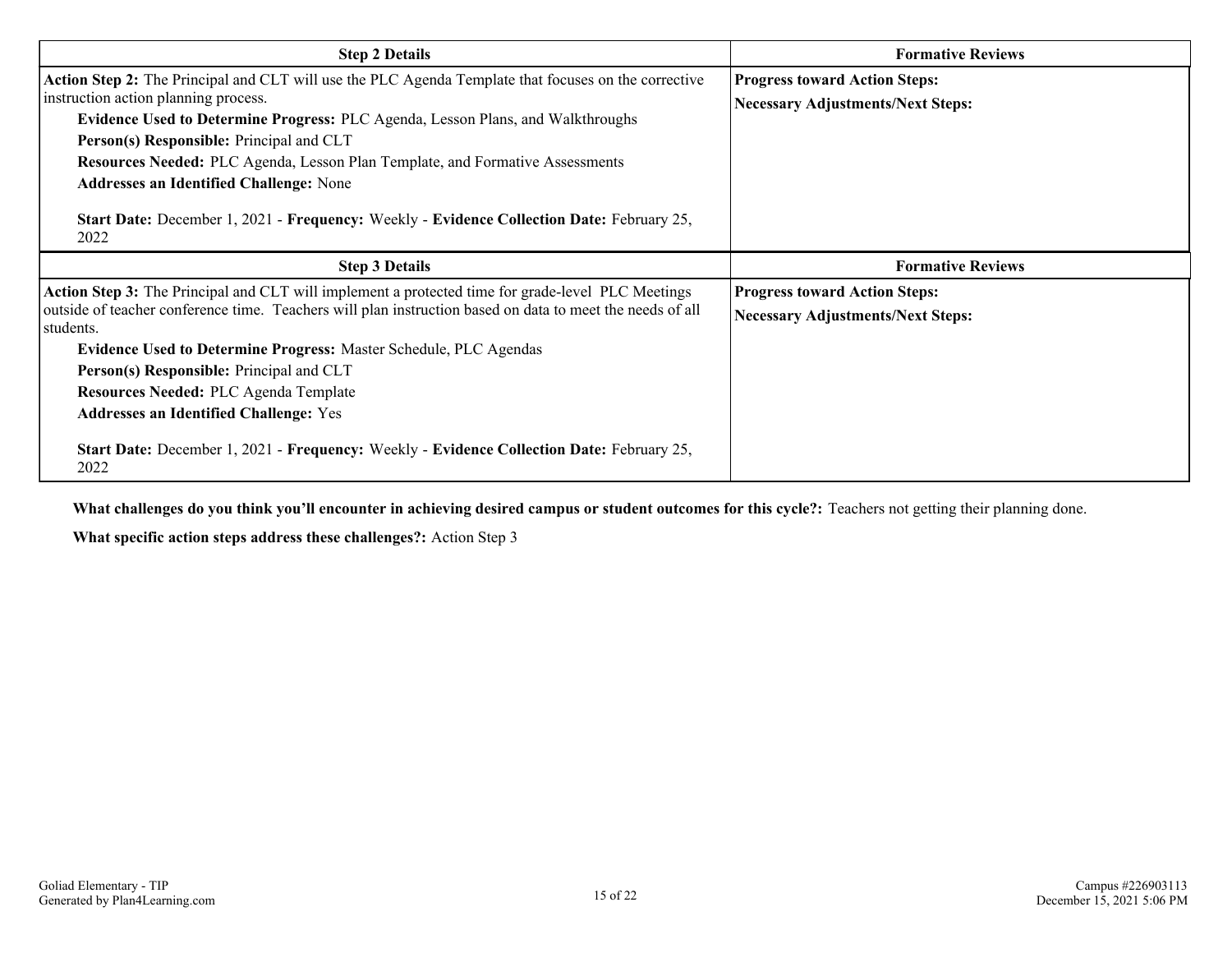#### **Cycle 3 - (Mar – May)**

#### **Did you achieve your student performance data goals? Why or why not?:** None

**1. Essential Action 1.1:** Develop campus instructional leaders with clear roles and responsibilities.

**Implementation Level:** Partial Implementation

**Rationale:** We want to create clear roles and responsibilities for the members of the leadership team and provide greater clarity to CLT members on how to lead their gradelevels.

**Who will you partner with?:** VIP

**How will you build capacity in this Essential Action?** Regular coaching sessions with Engage2Learn coach and district administration.

**How will you communicate these priorities to your stakeholders? How will you create buy-in?:** The CLT committee will be involved in the process of defining clear roles and responsibilities of those in leadership roles. We will share these roles and responsibilities with staff to gather feedback. The rationale will be shared at Campus Advisory Committee meetings and public meetings as well.

**Desired Annual Outcome:** Members of the CLT will observe classroom instruction, debrief observations with teachers, review lesson plans, and provide teachers with bitesized, actionable feedback, on a weekly basis 90% of the time. The DCSI Supervisor, Engage2Learn Coach, and Director of Campus Academic Success will observe campus operations and classroom instruction, and provide feedback and coaching to the principal and members of the CLT.

**District Commitment Theory of Action:** If San Angelo ISD provides ongoing support and coaching of the campus leaders, then leaders will be able to implement clear, written, transparent roles and responsibilities and core leadership tasks (Including observations, debriefs, and leadership team meetings) that are scheduled on weekly calendars.

**Desired 90-day Outcome:** Members of the CLT will observe classroom instruction, debrief observations with teachers, review lesson plans, and provide teachers with bitesized, actionable feedback, on a weekly basis 90% of the time. The DCSI Supervisor, Engage 2 Learn Coach, and Director of Campus Academic Success will observe campus operations and classroom instruction, and provide feedback and coaching to the principal and members of the CLT.

**District Actions:** None

**Did you achieve your 90 day outcome?:** None

**Why or why not?:** None

**Did you achieve your annual outcome? Why or why not?:** None

**What challenges do you think you'll encounter in achieving desired campus or student outcomes for this cycle?:** None

**What specific action steps address these challenges?:** None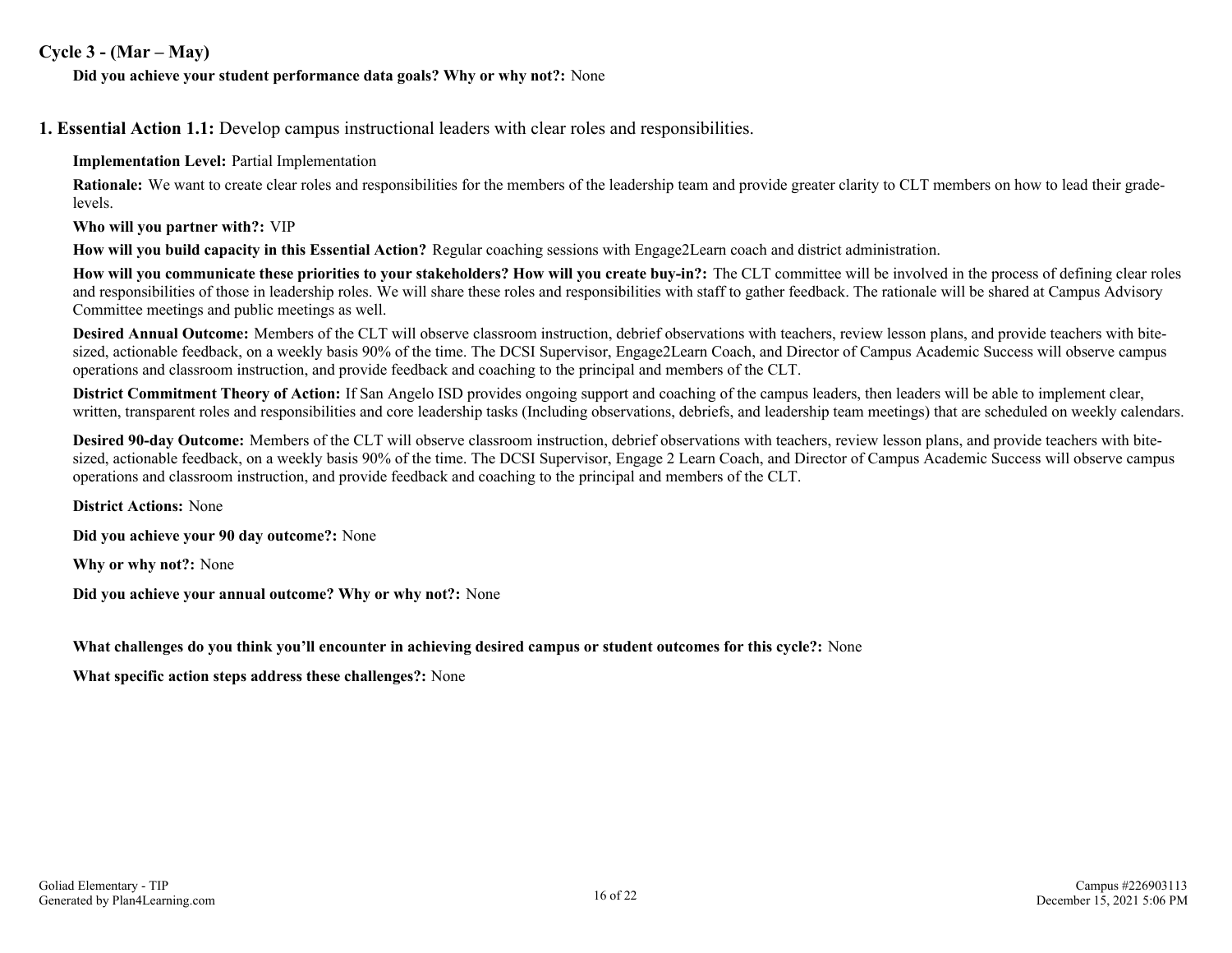#### **Cycle 3 - (Mar – May)**

#### **2. Essential Action 5.3:** Data-driven instruction.

#### **Implementation Level:** Partial Implementation

**Rationale:** Teachers will have the time before every 9 weeks to map out their quarter. During PLCs, teachers will start with building the assessment and teacher exemplar to drive their instruction. Then teachers will analyze the assessment data to adjust instruction.

#### **Who will you partner with?:** VIP

**How will you build capacity in this Essential Action?** Calendared weekly PLCs to support the lesson planning cycle. These PLCs will focus on unpacking standards and evaluating student products.

**How will you communicate these priorities to your stakeholders? How will you create buy-in?:** School Improvement updates, PLC overview & schedules, essential action, and rationale will be shared at Campus Advisory Council meetings, and this plan will be posted on the district website. Teacher teams will have protected PLC time built into the master schedule using a system that provides continuity around disaggregation and lessons using this data. Teachers will have input into creating the system to track student data.

**Desired Annual Outcome:** To become a data-driven culture that makes informed decisions for all students based on multiple data points. Teachers will use formative assessments during PLCs through the lesson planning cycle to identify gaps, plan the reteach, and follow through with instructional plans. 90% of teachers will be able to track student data and collaborate during PLCs to determine effective Tier 2 and Tier 3 instruction and track progress.

**District Commitment Theory of Action:** If San Angelo ISD will provide access to high-quality aligned district curriculum focusing on high priority learning standards and the district will support the structure for PLCs in order to create assessments, analyze data, and plan reteach to mastery, then the campus will have the tools they need to determine the root causes as to why students may not have learned a concept, and collaboratively plan effective reteach to meet the needs of all learners.

**Desired 90-day Outcome:** Teachers will know the data on their students and plan instruction to meet the needs of all students 90% of the time.

**District Actions:** None

**Did you achieve your 90 day outcome?:** None

**Why or why not?:** None

**Did you achieve your annual outcome? Why or why not?:** None

**What challenges do you think you'll encounter in achieving desired campus or student outcomes for this cycle?:** None

**What specific action steps address these challenges?:** None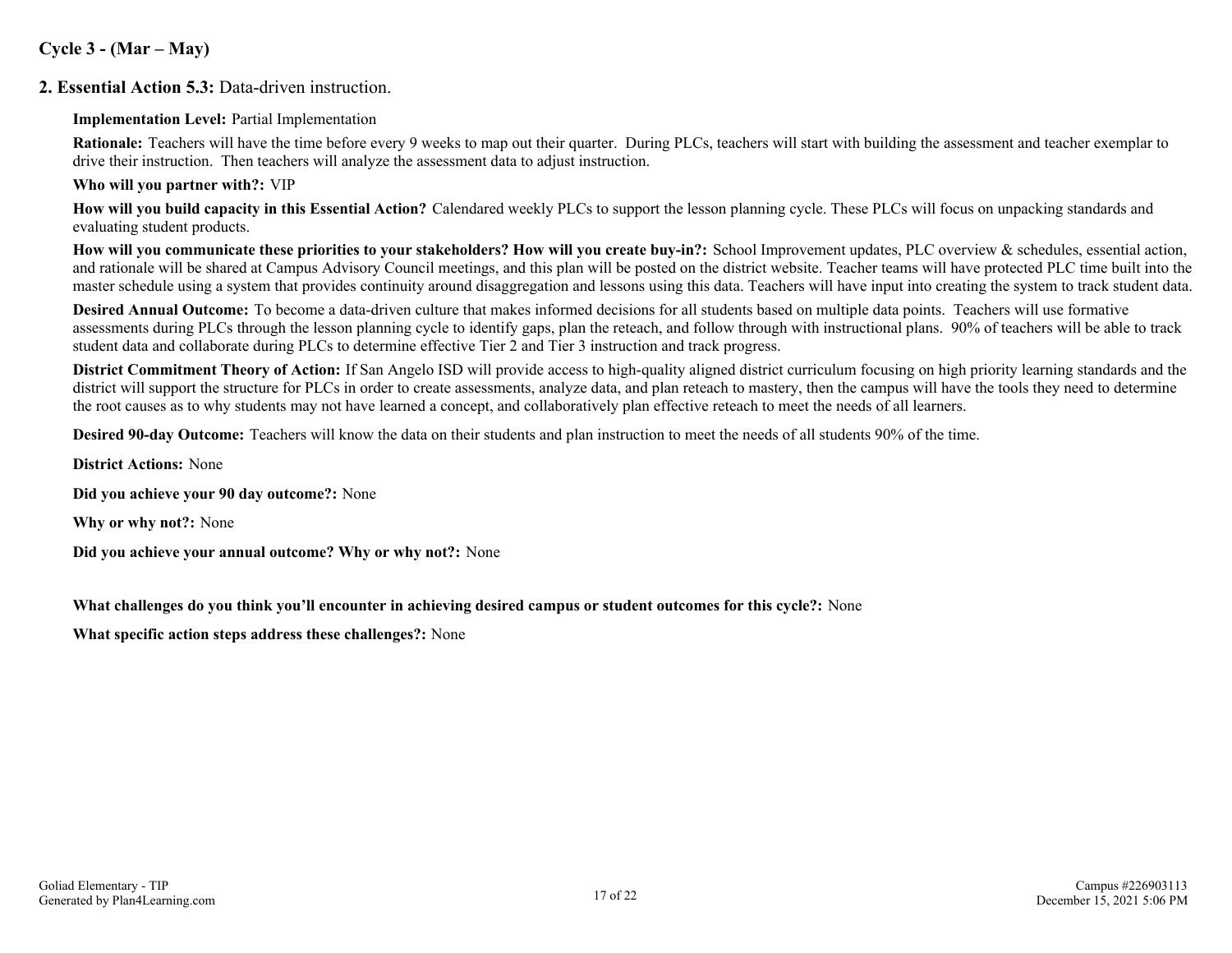**Cycle 4 - (Jun – Aug)**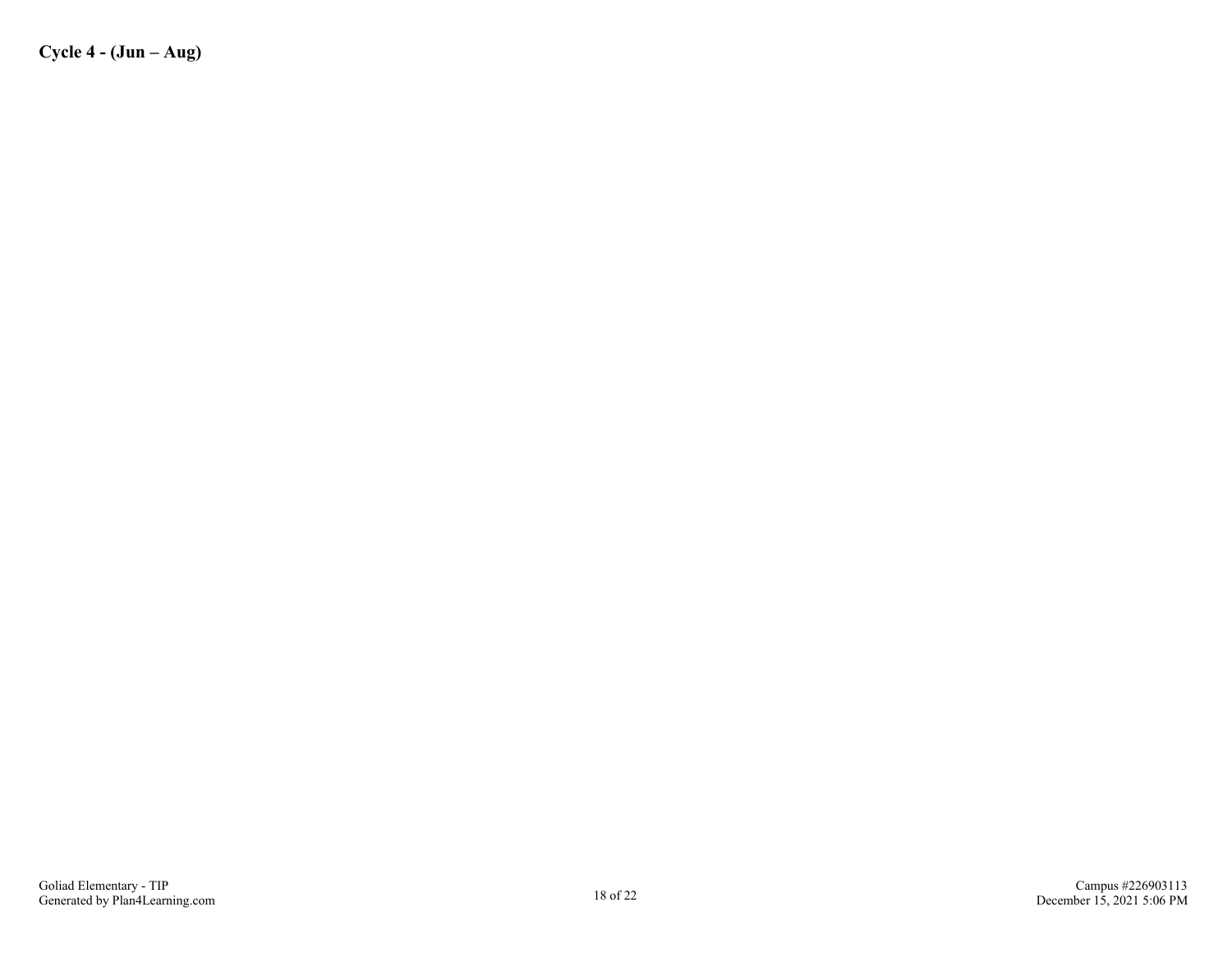# **Campus Grant Funding Summary**

| 6100-Payroll                              |                                                                                          |                |                                           |                                           |            |  |  |  |  |
|-------------------------------------------|------------------------------------------------------------------------------------------|----------------|-------------------------------------------|-------------------------------------------|------------|--|--|--|--|
| Cycle                                     | <b>Resources Needed</b><br><b>Account Code</b><br><b>Essential Action</b><br><b>Step</b> |                |                                           |                                           |            |  |  |  |  |
|                                           |                                                                                          |                |                                           |                                           |            |  |  |  |  |
| Sub-Total                                 |                                                                                          |                |                                           |                                           |            |  |  |  |  |
| <b>Budgeted Budget Object Code Amount</b> |                                                                                          |                |                                           |                                           |            |  |  |  |  |
| +/- Difference                            |                                                                                          |                |                                           |                                           |            |  |  |  |  |
|                                           |                                                                                          |                | 6200-Professional and contracted services |                                           |            |  |  |  |  |
| Cycle                                     | <b>Essential Action</b>                                                                  | <b>Step</b>    | <b>Resources Needed</b>                   | <b>Account Code</b>                       | Amount     |  |  |  |  |
| -1                                        | $\mathbf{1}$                                                                             | $\mathfrak{Z}$ | Coaching for CLT members                  |                                           | \$0.00     |  |  |  |  |
| $\overline{2}$                            | $\mathbf{1}$                                                                             | $\overline{4}$ | Coaching for CLT members                  |                                           | \$0.00     |  |  |  |  |
|                                           |                                                                                          |                |                                           | Sub-Total                                 | \$0.00     |  |  |  |  |
|                                           |                                                                                          |                |                                           | <b>Budgeted Budget Object Code Amount</b> | \$0.00     |  |  |  |  |
|                                           |                                                                                          |                |                                           | +/- Difference                            | \$0.00     |  |  |  |  |
| 6300-Supplies and materials               |                                                                                          |                |                                           |                                           |            |  |  |  |  |
| Cycle                                     | <b>Resources Needed</b><br><b>Account Code</b><br><b>Essential Action</b><br><b>Step</b> |                |                                           |                                           |            |  |  |  |  |
|                                           |                                                                                          |                |                                           |                                           | \$0.00     |  |  |  |  |
|                                           |                                                                                          |                |                                           | Sub-Total                                 | \$0.00     |  |  |  |  |
|                                           |                                                                                          |                |                                           | <b>Budgeted Budget Object Code Amount</b> | \$7,142.00 |  |  |  |  |
|                                           |                                                                                          |                |                                           | +/- Difference                            | \$7,142.00 |  |  |  |  |
|                                           |                                                                                          |                | 6400-Other operating costs                |                                           |            |  |  |  |  |
| Cycle                                     | <b>Essential Action</b>                                                                  | <b>Step</b>    | <b>Resources Needed</b>                   | <b>Account Code</b>                       | Amount     |  |  |  |  |
|                                           |                                                                                          |                |                                           |                                           | \$0.00     |  |  |  |  |
|                                           |                                                                                          |                |                                           | Sub-Total                                 | \$0.00     |  |  |  |  |
| <b>Budgeted Budget Object Code Amount</b> |                                                                                          |                |                                           |                                           |            |  |  |  |  |
| +/- Difference                            |                                                                                          |                |                                           |                                           |            |  |  |  |  |
|                                           |                                                                                          |                | <b>6600-Capital Outlay</b>                |                                           |            |  |  |  |  |
| Cycle                                     | <b>Essential Action</b>                                                                  | <b>Step</b>    | <b>Resources Needed</b>                   | <b>Account Code</b>                       | Amount     |  |  |  |  |
|                                           |                                                                                          |                |                                           |                                           | \$0.00     |  |  |  |  |
| Sub-Total                                 |                                                                                          |                |                                           |                                           |            |  |  |  |  |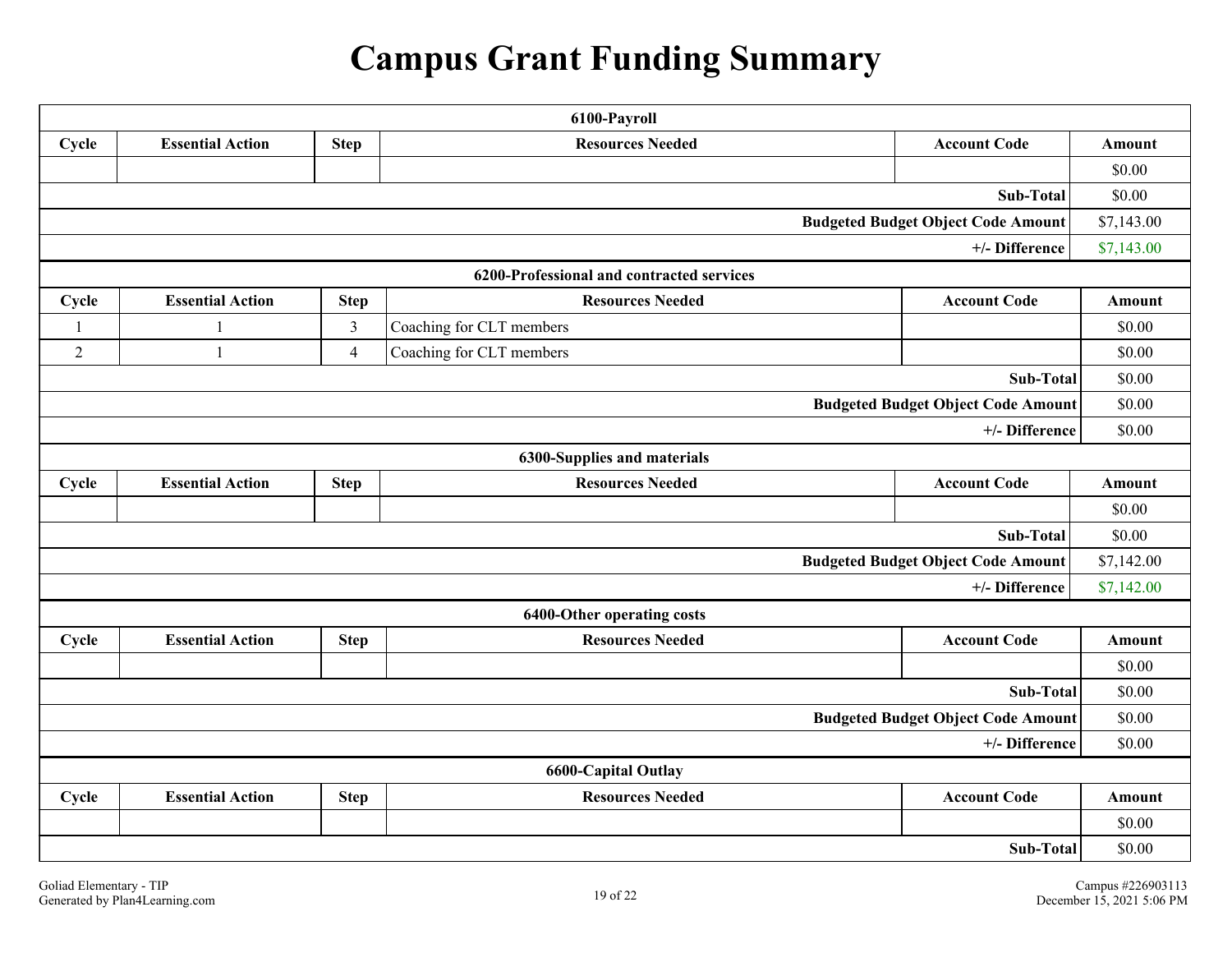| <b>6600-Capital Outlay</b>                |                                                                                          |             |                         |                     |        |  |  |
|-------------------------------------------|------------------------------------------------------------------------------------------|-------------|-------------------------|---------------------|--------|--|--|
| Cycle                                     | <b>Step</b><br><b>Resources Needed</b><br><b>Essential Action</b><br><b>Account Code</b> |             |                         |                     |        |  |  |
| <b>Budgeted Budget Object Code Amount</b> |                                                                                          |             |                         |                     |        |  |  |
|                                           | +/- Difference                                                                           |             |                         |                     |        |  |  |
| <b>Indirect Costs</b>                     |                                                                                          |             |                         |                     |        |  |  |
| Cycle                                     | <b>Essential Action</b>                                                                  | <b>Step</b> | <b>Resources Needed</b> | <b>Account Code</b> | Amount |  |  |
|                                           |                                                                                          |             |                         |                     | \$0.00 |  |  |
| Sub-Total                                 |                                                                                          |             |                         |                     |        |  |  |
| <b>Budgeted Budget Object Code Amount</b> |                                                                                          |             |                         |                     |        |  |  |
| +/- Difference                            |                                                                                          |             |                         | \$0.00              |        |  |  |
| <b>Grand Total</b>                        |                                                                                          |             |                         |                     |        |  |  |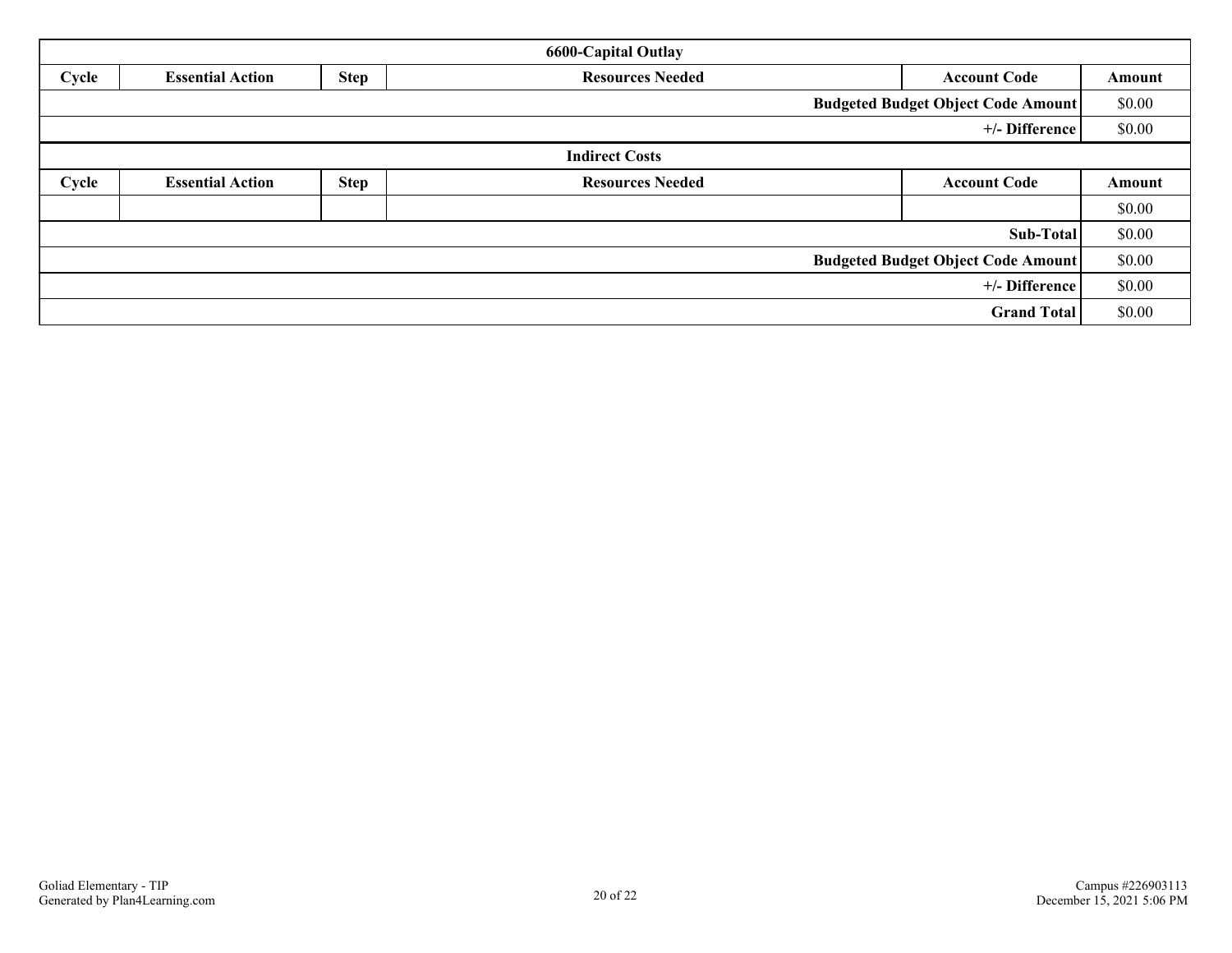| <b>Student Data</b> |                                                   |       |                     |                                 |                      |                                       |                  |                |                    |                          |                   |                          |                           |                   |                          |                          |                          |
|---------------------|---------------------------------------------------|-------|---------------------|---------------------------------|----------------------|---------------------------------------|------------------|----------------|--------------------|--------------------------|-------------------|--------------------------|---------------------------|-------------------|--------------------------|--------------------------|--------------------------|
|                     | <b>Sub Metrics</b>                                |       |                     |                                 |                      | <b>Summative</b><br><b>Assessment</b> | % of Assessments |                |                    |                          |                   |                          |                           |                   |                          |                          |                          |
| Core                |                                                   | Grade | <b>Student</b>      | Subject                         | Performance<br>Level |                                       | 2019             | 2021           | 2021 Participation |                          | Cycle 1           |                          | Cycle 2                   |                   |                          | 2022 Accountability Goal |                          |
| <b>Metrics</b>      |                                                   |       | Group               | <b>Tested</b>                   |                      |                                       | <b>Results</b>   | <b>Results</b> | Rates              | Assessmen<br><b>Type</b> | Formative<br>Goal | Actual<br><b>Results</b> | Assessment<br><b>Type</b> | Formative<br>Goal | Actual<br><b>Results</b> | Summative<br>Goal        | Actual<br><b>Results</b> |
|                     |                                                   | All   | All                 | Reading                         | Approaches           | <b>STAAR</b>                          | 62               | 48             | 98                 | <b>MAP</b>               | 54                | 64                       | <b>MAP</b>                | 64                |                          | 74                       |                          |
|                     |                                                   | All   | All                 | Reading                         | Meets                | <b>STAAR</b>                          | 32               | 23             | 98                 | <b>MAP</b>               | 6                 | 31                       | <b>MAP</b>                | 12                |                          | 20                       |                          |
|                     |                                                   | All   | All                 | Reading                         | Masters              | <b>STAAR</b>                          | 14               | $\mathbf{Q}$   | 98                 | <b>MAP</b>               |                   | $\mathbf{Q}$             | <b>MAP</b>                | $\overline{ }$    |                          | 10                       |                          |
|                     |                                                   | All   | All                 | Mathematics                     | Approaches           | <b>STAAR</b>                          | 65               | 53             | 98                 | <b>MAP</b>               | 54                | 57                       | <b>MAP</b>                | 64                |                          | 74                       |                          |
|                     |                                                   | All   | All                 | Mathematics                     | Meets                | <b>STAAR</b>                          | 34               | 28             | 98                 | <b>MAP</b>               | 6                 | 22                       | <b>MAP</b>                | 12                |                          | 20                       |                          |
|                     | 1. Domain # of Students at Approaches, Meets, and | All   | All                 | Mathematics                     | Masters              | <b>STAAR</b>                          | 22               | 14             | 98                 | <b>MAP</b>               |                   | $\mathbf{8}$             | MAP                       |                   |                          | 10                       |                          |
|                     |                                                   | All   | All                 | Science                         | Approaches           | <b>STAAR</b>                          | 52               | 38             | 98                 | <b>MAP</b>               | 54                | 60                       | <b>MAP</b>                | 64                |                          | 74                       |                          |
|                     | Masters                                           | All   | All                 | Science                         | Meets                | <b>STAAR</b>                          | 30               | 12             | 98                 | <b>MAP</b>               | 6                 | $\mathbf{a}$             | MAP                       | 12                |                          | 20                       |                          |
|                     |                                                   | All   | All                 | Science                         | Masters              | <b>STAAR</b>                          | 11               |                | 98                 | <b>MAP</b>               |                   | $\Omega$                 | <b>MAP</b>                | $\overline{ }$    |                          | 10                       |                          |
|                     |                                                   | All   | All                 | Writing                         | Approaches           | <b>STAAR</b>                          | 41               | 35             | 98                 | Interim<br>Assessment    | 54                | 64                       | Interim<br>Assessment     | 64                |                          |                          |                          |
|                     |                                                   | All   | All                 | Writing                         | Meets                | <b>STAAR</b>                          | 15               | 15             | 98                 | Interim<br>Assessment    |                   | 31                       | Interim<br>Assessment     | 12                |                          |                          |                          |
|                     |                                                   | All   | All                 | Writing                         | Masters              | <b>STAAR</b>                          | $\mathbf{3}$     |                | 98                 | Interim<br>Assessment    |                   | $\mathbf{Q}$             | Interim<br>Assessment     |                   |                          |                          |                          |
| 2. Domain Focus 1   | Academic Achievement                              | All   | <b>All Students</b> | Reading                         | NA                   | <b>STAAR</b>                          | 32               | 51             | 98                 | <b>MAP</b>               |                   | 22                       | <b>MAP</b>                | 12                |                          | 20                       |                          |
|                     | Academic Achievement<br>Focus <sub>2</sub>        | All   |                     | <b>All Students Mathematics</b> | NA                   | <b>STAAR</b>                          | 34               | 53             | 98                 | <b>MAP</b>               | 6                 | 15                       | <b>MAP</b>                | 12                |                          | 20                       |                          |